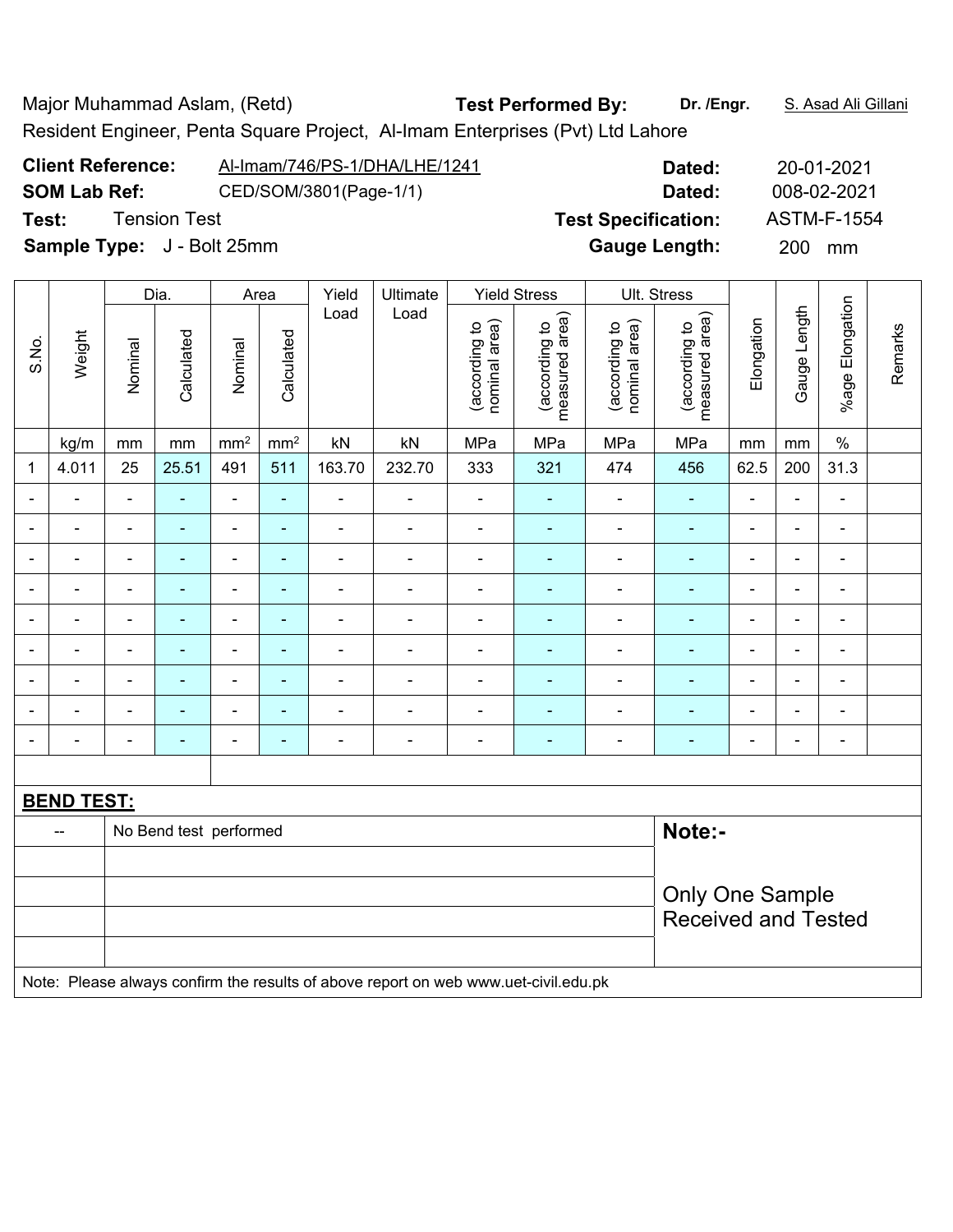|       | <b>Muhammad Shabbir</b>                         |                                                        |                                     |      |                                   |                                    | Construction Manager, Opal Deevar Developers Pvt. Ltd. Lahore |                                    | <b>Test Performed By:</b> |                 | Dr. /Engr.                                         |         |                          | S Asad Ali Gillani      |  |
|-------|-------------------------------------------------|--------------------------------------------------------|-------------------------------------|------|-----------------------------------|------------------------------------|---------------------------------------------------------------|------------------------------------|---------------------------|-----------------|----------------------------------------------------|---------|--------------------------|-------------------------|--|
|       | <b>Client Reference:</b><br><b>SOM Lab Ref:</b> |                                                        |                                     |      | ZD/ZO/L/022                       |                                    | CED/SOM/3807 (Page-1/1)                                       |                                    |                           |                 | Dated:<br>Dated:                                   |         | 08-02-2021<br>08-02-2021 |                         |  |
| Test: |                                                 |                                                        | <b>Tension Test &amp; Bend Test</b> |      |                                   |                                    |                                                               |                                    |                           |                 | <b>Test Specification:</b><br><b>Gauge Length:</b> |         | 200                      | <b>ASTM-A-615</b><br>mm |  |
|       | <b>Sample Type:</b> Deformed Bar                |                                                        |                                     |      |                                   |                                    |                                                               |                                    |                           |                 |                                                    |         |                          |                         |  |
|       |                                                 |                                                        | Dia.                                |      | Area                              | Yield                              | Ultimate                                                      |                                    | <b>Yield Stress</b>       |                 | Ult. Stress                                        |         |                          |                         |  |
| S.No. | Weight                                          | Load<br>Calculated<br>Calculated<br>Nominal<br>Nominal |                                     | Load | area)<br>(according to<br>nominal | area)<br>(according to<br>measured | area)<br>$\overline{c}$<br>(according<br>nominal              | area)<br>(according to<br>measured | Elongation                | Length<br>Gauge | Elongation<br>$%$ age                              | Remarks |                          |                         |  |

 $\vert$  kg/m  $\vert$  mm  $\vert$  mm<sup>2</sup>  $\vert$  mm<sup>2</sup>  $\vert$  kN  $\vert$  kN  $\vert$  MPa  $\vert$  MPa  $\vert$  MPa  $\vert$  mm  $\vert$  mm  $\vert$  % 1 | 0.854 | 12 | 11.78 | 113 | 109 | 53.20 | 74.00 | 470 | 489 | 654 | 679 | 27.5 | 200 | 13.8 2 | 0.846 | 12 | 11.72 | 113 | 108 | 52.00 | 74.20 | 460 | 483 | 656 | 689 | 30.0 | 200 | 15.0 - - - - - - - - - - - - - - - - - - - - - - - - - - - - - - - - - - - - - - - - - - - - - - - - - - - - - - - - - - - - - - - - - - - - - - - - - - - - - - - - - - - - - - - - - - - - - - - - - - - - - - - - - - - - - - - - - - - - - - - -

| <b>BEND TEST:</b> |                                                                                     |                                                         |
|-------------------|-------------------------------------------------------------------------------------|---------------------------------------------------------|
| $12 \text{mm}$    | Sample bend through 180 degrees Satisfactorily without any crack                    | Note:-                                                  |
|                   |                                                                                     | <b>Only Three Samples</b><br><b>Received and Tested</b> |
|                   | Note: Please always confirm the results of above report on web www.uet-civil.edu.pk |                                                         |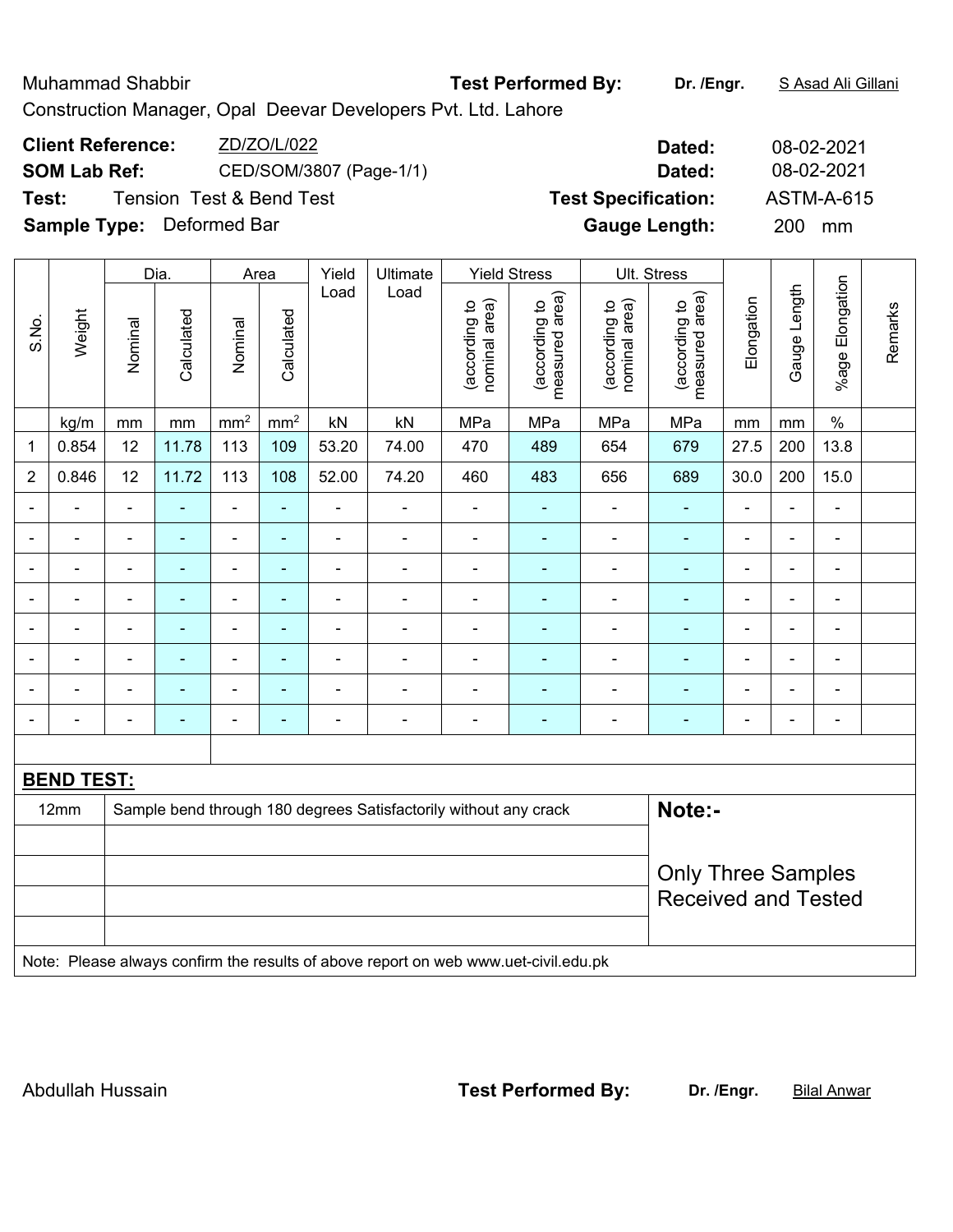Resident Engineer, NESPAK Off, Street Ayesha Musjid Rawailpura(opposite Fateh Garh Agency) Sialkot

| <b>Client Reference:</b> | Nespak/SAH/UET/005      | Dated:                     | 06-02-2021 |
|--------------------------|-------------------------|----------------------------|------------|
| SOM Lab Ref:             | CED/SOM/3808 (Page-1/1) | Dated:                     | 08-02-2021 |
| Test:                    | Tension  Test Bend Test | <b>Test Specification:</b> | ASTM-A-615 |

**Test Specification:** ASTM-A-615

Remarks

Remarks

**Sample Type:** Deformed Bar (Ittefaq Steel) **Gauge Length:** 200 mm Dia. | Area | Yield | Ultimate | Yield Stress | Ult. Stress %age Elongation %age Elongation Gauge Length Load Load Gauge Length (according to<br>measured area) measured area) measured area) (according to<br>nominal area) (according to<br>nominal area) (according to<br>measured area) nominal area) nominal area) **Elongation** Elongation (according to (according to (according to (according to **Calculated Calculated** Weight Calculated Calculated S.No. Nominal Nominal Nominal Nominal | kg/m | mm | mm | mm² | kN | kN | MPa | MPa | MPa | MPa | mm | mm | % 1 | 4.015 | 25 | 25.51 | 491 | 511 | 249.60 | 382.70 | 508 | 489 | 780 | 749 | 27.5 | 200 | 13.8 2 | 3.911 | 25 | 25.19 | 491 | 498 | 262.80 | 404.70 | 535 | 528 | 824 | 813 | 27.5 | 200 | 13.8 - - - - - - - - - - - - - - - - - - - - - - - - - - - - - - - - - - - - - - - - - - - - - - - - - - - - - - - - - - - - - - - - - - - - - - - - - - - - - - - - - - - - - - - - - - - - - - - - - - - - - - - - - - - - - - - - - - - - - - - - **BEND TEST:** 

| DENY IESI. |                                                                                     |                            |
|------------|-------------------------------------------------------------------------------------|----------------------------|
| 25mm       | Sample bend through 180 degrees Satisfactorily without any crack                    | Note:-                     |
|            |                                                                                     |                            |
|            |                                                                                     | <b>Only Three Samples</b>  |
|            |                                                                                     | <b>Received and Tested</b> |
|            |                                                                                     |                            |
|            | Note: Please always confirm the results of above report on web www.uet-civil.edu.pk |                            |

Sajjad Ali Memon **Test Performed By: Dr. /Engr.** S. Asad Ali Gillani Resident Engineer, Pillar & Sons, DHA Multan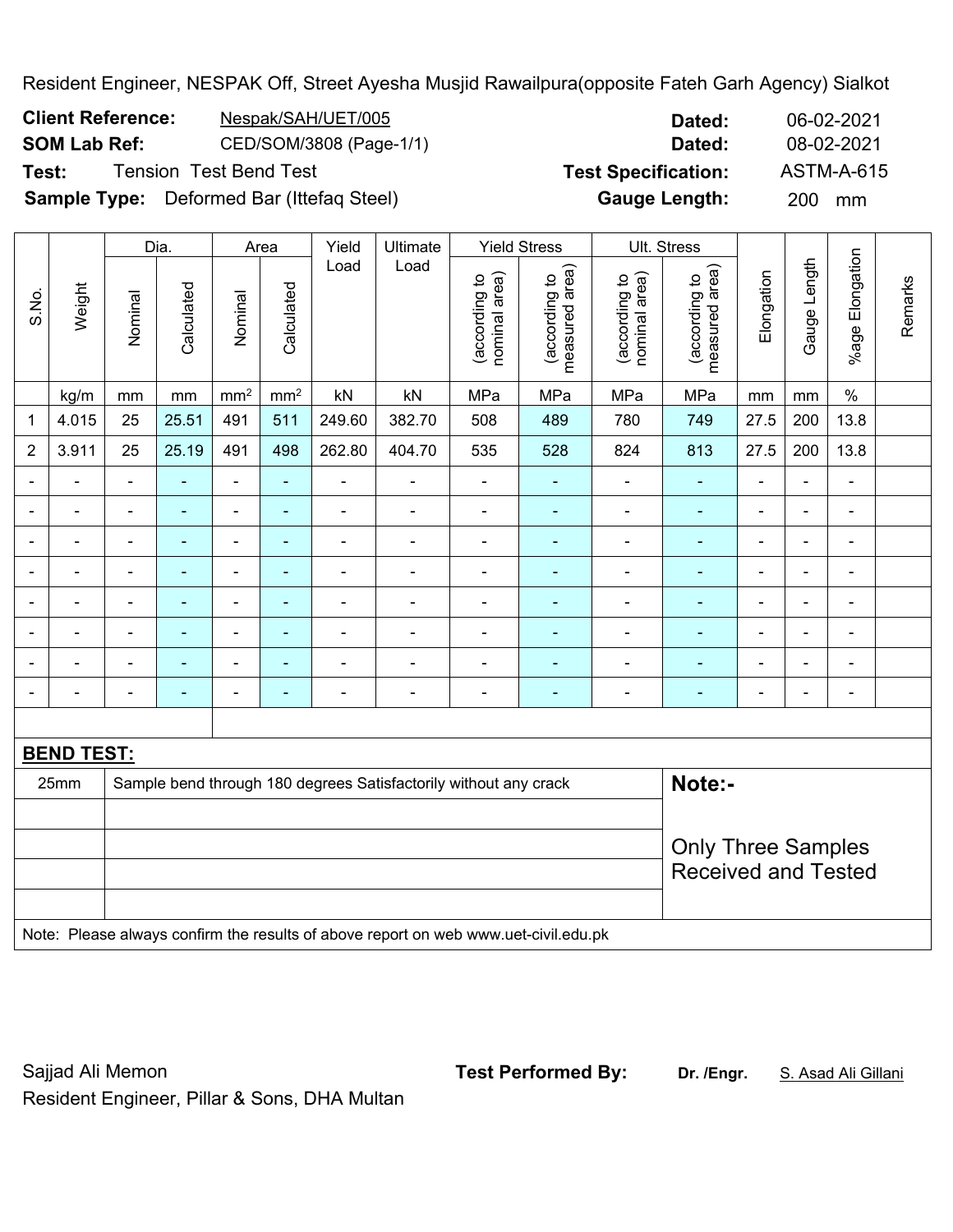# **Client Reference:** P&S/OTH/GEN/00008 **Dated:** 5-02-2021 **Dated:** 08-02-2021

| <b>SOM Lab</b> |  |
|----------------|--|
| Ref:           |  |
| natad:         |  |

3796(Page-1/1)

**Test:** Tension Test & Bend Test **Test Specification:** ASTM-A-615 **Gauge Length:** 8 inch **Sample Type:** Deformed Bar

|                |                   | Dia.<br>Ultimate<br><b>Yield Stress</b><br>Area<br>Yield |                |                              |                 |                |                                                                                     |                                |                                 |                                | Ult. Stress                     |                |                |                          |         |
|----------------|-------------------|----------------------------------------------------------|----------------|------------------------------|-----------------|----------------|-------------------------------------------------------------------------------------|--------------------------------|---------------------------------|--------------------------------|---------------------------------|----------------|----------------|--------------------------|---------|
| S.No.          | Weight            | Nominal                                                  | Calculated     | Nominal                      | Calculated      | Load           | Load                                                                                | nominal area)<br>(according to | (according to<br>measured area) | (according to<br>nominal area) | (according to<br>measured area) | Elongation     | Gauge Length   | %age Elongation          | Remarks |
|                | Ib/ft             | $\#$                                                     | in             | in <sup>2</sup>              | in <sup>2</sup> | Tons           | Tons                                                                                | psi                            | psi                             | psi                            | psi                             | in             | in             | $\%$                     |         |
| 1              | 2.737             | 8                                                        | 1.012          | 0.79                         | 0.804           | 26.45          | 35.34                                                                               | 73850                          | 72560                           | 98660                          | 96950                           | 1.30           | 8.0            | 16.3                     |         |
| $\overline{2}$ | 2.674             | 8                                                        | 1.000          | 0.79                         | 0.786           | 27.88          | 36.72                                                                               | 77830                          | 78230                           | 102510                         | 103030                          | 1.00           | 8.0            | 12.5                     |         |
|                |                   | $\blacksquare$                                           | $\blacksquare$ | $\overline{\phantom{a}}$     |                 | ä,             | ÷,                                                                                  |                                |                                 | $\blacksquare$                 |                                 |                | $\blacksquare$ | $\blacksquare$           |         |
|                |                   | $\overline{\phantom{0}}$                                 | $\blacksquare$ | $\blacksquare$               |                 | L,             | ÷.                                                                                  | $\blacksquare$                 | ۰                               | $\blacksquare$                 | ۰                               |                | $\blacksquare$ | $\blacksquare$           |         |
| $\blacksquare$ |                   | $\blacksquare$                                           | ÷              | $\qquad \qquad \blacksquare$ | ٠               | $\blacksquare$ | $\blacksquare$                                                                      | $\blacksquare$                 | ٠                               | $\blacksquare$                 | ÷                               | $\blacksquare$ | $\blacksquare$ | $\blacksquare$           |         |
|                | $\blacksquare$    | $\overline{\phantom{0}}$                                 | $\blacksquare$ | $\qquad \qquad \blacksquare$ | ٠               | Ē,             | ä,                                                                                  | $\qquad \qquad \blacksquare$   | ۰                               | $\overline{\phantom{a}}$       | ÷                               | $\blacksquare$ | $\blacksquare$ | $\overline{\phantom{a}}$ |         |
|                | $\blacksquare$    | $\blacksquare$                                           | $\blacksquare$ | $\blacksquare$               | $\blacksquare$  | $\blacksquare$ | ä,                                                                                  | $\blacksquare$                 | $\blacksquare$                  | $\blacksquare$                 | ÷                               | $\blacksquare$ | $\blacksquare$ | $\blacksquare$           |         |
|                |                   | $\blacksquare$                                           | ٠              | $\blacksquare$               |                 |                |                                                                                     |                                |                                 |                                |                                 |                |                | $\blacksquare$           |         |
|                |                   |                                                          |                | ÷                            |                 |                | ÷                                                                                   |                                |                                 |                                |                                 |                |                |                          |         |
|                |                   | $\blacksquare$                                           | ÷              | $\qquad \qquad \blacksquare$ | $\blacksquare$  | L,             | $\frac{1}{2}$                                                                       | $\blacksquare$                 | $\blacksquare$                  | $\blacksquare$                 | ÷                               | $\blacksquare$ | $\blacksquare$ | $\blacksquare$           |         |
|                |                   |                                                          |                |                              |                 |                |                                                                                     |                                |                                 |                                |                                 |                |                |                          |         |
|                | <b>BEND TEST:</b> |                                                          |                |                              |                 |                |                                                                                     |                                |                                 |                                |                                 |                |                |                          |         |
|                | # 8               |                                                          |                |                              |                 |                | Sample bend through 180 degrees Satisfactorily without any crack                    |                                |                                 |                                | Note:-                          |                |                |                          |         |
|                |                   |                                                          |                |                              |                 |                |                                                                                     |                                |                                 |                                |                                 |                |                |                          |         |
|                |                   | <b>Only Three Samples</b>                                |                |                              |                 |                |                                                                                     |                                |                                 |                                |                                 |                |                |                          |         |
|                |                   |                                                          |                |                              |                 |                |                                                                                     |                                |                                 |                                | <b>Received and Tested</b>      |                |                |                          |         |
|                |                   |                                                          |                |                              |                 |                |                                                                                     |                                |                                 |                                |                                 |                |                |                          |         |
|                |                   |                                                          |                |                              |                 |                | Note: Please always confirm the results of above report on web www.uet-civil.edu.pk |                                |                                 |                                |                                 |                |                |                          |         |

Abdul Ghafar **Test Performed By:** Dr. /Engr. **S. Asad Ali Gillani** Abdul Ghafar Project Manager Liberty Builders, Lahore **Client Reference:** ST/UET/ 20210128-40 **SOM Lab Ref:**  3798(Page-1/1)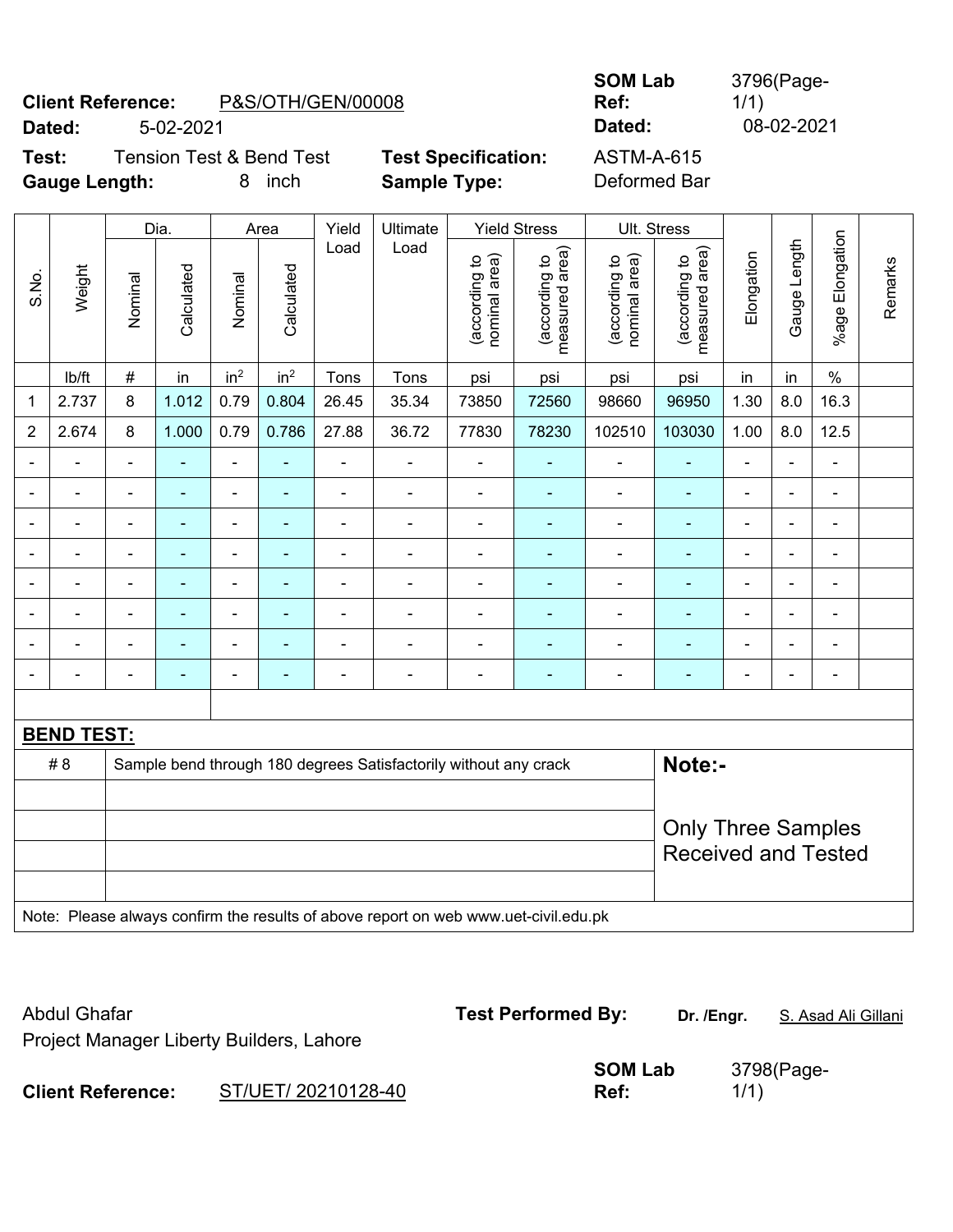**Dated:** 08-02-2021 **Dated:** 08-02-2021

**Test:** Tension Test & Bend Test **Test Specification:** ASTM-A-615 **Gauge Length:** 8 inch **Sample Type:** Deformed Bar( Batala Premium)

|                |                   |                                                                                                | Dia.       |                 | Area            | Yield          | Ultimate                                                                            |                                | <b>Yield Stress</b>             |                                | Ult. Stress                     |                              |                |                 |         |
|----------------|-------------------|------------------------------------------------------------------------------------------------|------------|-----------------|-----------------|----------------|-------------------------------------------------------------------------------------|--------------------------------|---------------------------------|--------------------------------|---------------------------------|------------------------------|----------------|-----------------|---------|
| S.No.          | Weight            | Nominal                                                                                        | Calculated | Nominal         | Calculated      | Load           | Load                                                                                | (according to<br>nominal area) | (according to<br>measured area) | (according to<br>nominal area) | measured area)<br>(according to | Elongation                   | Gauge Length   | %age Elongation | Remarks |
|                | lb/ft             | $\#$                                                                                           | in         | in <sup>2</sup> | in <sup>2</sup> | Tons           | Tons                                                                                | psi                            | psi                             | psi                            | psi                             | in                           | in             | $\frac{0}{0}$   |         |
| 1              | 2.596             | 8                                                                                              | 0.986      | 0.79            | 0.763           | 24.21          | 34.02                                                                               | 67590                          | 69980                           | 94970                          | 98330                           | 1.40                         | 8.0            | 17.5            |         |
| $\overline{2}$ | 2.614             | 8                                                                                              | 0.989      | 0.79            | 0.768           | 24.06          | 33.69                                                                               | 67160                          | 69090                           | 94050                          | 96750                           | 1.50                         | 8.0            | 18.8            |         |
| 3              | 2.587             | 8                                                                                              | 0.984      | 0.79            | 0.760           | 24.08          | 33.81                                                                               | 67220                          | 69870                           | 94400                          | 98120                           | 1.40                         | 8.0            | 17.5            |         |
| 4              | 1.460             | 6                                                                                              | 0.739      | 0.44            | 0.429           | 13.46          | 19.44                                                                               | 67450                          | 69180                           | 97440                          | 99940                           | 1.10                         | 8.0            | 13.8            |         |
| 5              | 1.453             | $\,6\,$                                                                                        | 0.737      | 0.44            | 0.427           | 14.07          | 19.78                                                                               | 70510                          | 72660                           | 99130                          | 102140                          | 1.00                         | 8.0            | 12.5            |         |
| 6              | 1.357             | $6\phantom{1}$                                                                                 | 0.713      | 0.44            | 0.399           | 12.64          | 18.76                                                                               | 63360                          | 69870                           | 94020                          | 103680                          | 1.40                         | 8.0            | 17.5            |         |
| 7              | 0.660             | $\overline{4}$                                                                                 | 0.497      | 0.20            | 0.194           | 5.81           | 8.74                                                                                | 64080                          | 66060                           | 96340                          | 99310                           | 1.30                         | 8.0            | 16.3            |         |
| 8              | 0.670             | $\overline{4}$                                                                                 | 0.501      | 0.20            | 0.197           | 5.86           | 8.84                                                                                | 64640                          | 65620                           | 97460                          | 98940                           | 1.50                         | 8.0            | 18.8            |         |
| 9              | 0.667             | 4                                                                                              | 0.500      | 0.20            | 0.196           | 5.81           | 8.77                                                                                | 64080                          | 65380                           | 96670                          | 98650                           | 1.50                         | 8.0            | 18.8            |         |
|                |                   | $\blacksquare$                                                                                 |            | ÷,              | ÷               | $\blacksquare$ | $\overline{\phantom{a}}$                                                            | $\overline{\phantom{a}}$       | $\blacksquare$                  | $\blacksquare$                 | ۰                               | $\qquad \qquad \blacksquare$ | $\blacksquare$ | $\blacksquare$  |         |
|                |                   |                                                                                                |            |                 |                 |                |                                                                                     |                                |                                 |                                |                                 |                              |                |                 |         |
|                | <b>BEND TEST:</b> |                                                                                                |            |                 |                 |                |                                                                                     |                                |                                 |                                |                                 |                              |                |                 |         |
|                | # 8               |                                                                                                |            |                 |                 |                | Sample bend through 180 degrees Satisfactorily without any crack                    |                                |                                 |                                | Note:-                          |                              |                |                 |         |
|                | #6                |                                                                                                |            |                 |                 |                | Sample bend through 180 degrees Satisfactorily without any crack                    |                                |                                 |                                |                                 |                              |                |                 |         |
|                | #4                | Sample bend through 180 degrees Satisfactorily without any crack<br><b>Only Twelve Samples</b> |            |                 |                 |                |                                                                                     |                                |                                 |                                |                                 |                              |                |                 |         |
|                |                   |                                                                                                |            |                 |                 |                |                                                                                     |                                |                                 |                                | <b>Received and Tested</b>      |                              |                |                 |         |
|                |                   |                                                                                                |            |                 |                 |                |                                                                                     |                                |                                 |                                |                                 |                              |                |                 |         |
|                |                   |                                                                                                |            |                 |                 |                | Note: Please always confirm the results of above report on web www.uet-civil.edu.pk |                                |                                 |                                |                                 |                              |                |                 |         |

Abdul Ghafar **Test Performed By:** Dr. /Engr. S. Asad Ali Gillani Project Manager Liberty Builders, Lahore **Client Reference:** ST/UET/ 20210128-32 **SOM Lab Ref:**  3799Page-1/1) **Dated:** 08-02-2021 **Dated:** 08-02-2021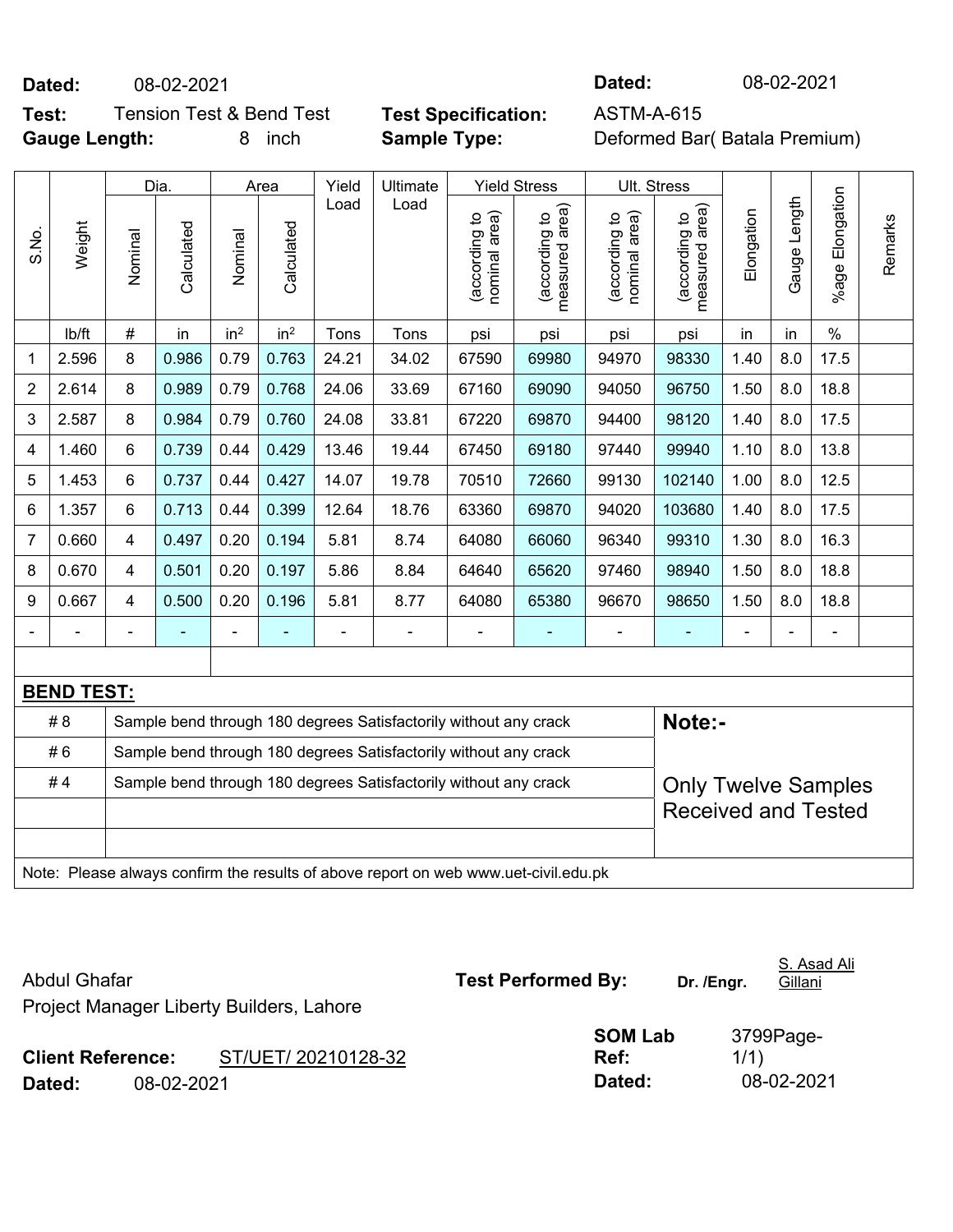# **Test:** Tension Test & Bend Test **Test Specification:** ASTM-A-615 **Gauge Length:** 8 inch **Sample Type:** Deformed Bar( Batala Premium)

|       |                   |                | Dia.           |                 | Area            | Yield          | Ultimate                                                                            |                                | <b>Yield Stress</b>             | Ult. Stress                    |                                 |                |                          |                          |         |
|-------|-------------------|----------------|----------------|-----------------|-----------------|----------------|-------------------------------------------------------------------------------------|--------------------------------|---------------------------------|--------------------------------|---------------------------------|----------------|--------------------------|--------------------------|---------|
| S.No. | Weight            | Nominal        | Calculated     | Nominal         | Calculated      | Load           | Load                                                                                | nominal area)<br>(according to | measured area)<br>(according to | nominal area)<br>(according to | measured area)<br>(according to | Elongation     | Gauge Length             | %age Elongation          | Remarks |
|       | lb/ft             | $\#$           | in             | in <sup>2</sup> | in <sup>2</sup> | Tons           | Tons                                                                                | psi                            | psi                             | psi                            | psi                             | in             | in                       | $\%$                     |         |
| 1     | 2.652             | 8              | 0.996          | 0.79            | 0.779           | 24.43          | 36.16                                                                               | 68220                          | 69180                           | 100940                         | 102370                          | 1.30           | 8.0                      | 16.3                     |         |
| 2     | 2.615             | 8              | 0.989          | 0.79            | 0.768           | 24.33          | 35.27                                                                               | 67930                          | 69880                           | 98470                          | 101290                          | 1.60           | 8.0                      | 20.0                     |         |
| 3     | 2.618             | 8              | 0.990          | 0.79            | 0.769           | 25.05          | 35.65                                                                               | 69920                          | 71830                           | 99520                          | 102240                          | 1.30           | 8.0                      | 16.3                     |         |
|       |                   |                | $\blacksquare$ | $\blacksquare$  | ÷               | $\overline{a}$ | ÷,                                                                                  | ä,                             | $\blacksquare$                  | $\blacksquare$                 | ä,                              |                |                          | L,                       |         |
|       |                   |                | ä,             | $\blacksquare$  |                 | ä,             | $\blacksquare$                                                                      | $\blacksquare$                 | $\blacksquare$                  | $\blacksquare$                 | ٠                               |                |                          | ä,                       |         |
|       |                   |                |                | ۰               |                 | $\blacksquare$ | $\blacksquare$                                                                      |                                |                                 | $\blacksquare$                 |                                 |                |                          |                          |         |
|       |                   |                |                | ۰               | ۰               | $\blacksquare$ | $\blacksquare$                                                                      | $\blacksquare$                 |                                 | -                              | ۰                               | $\blacksquare$ |                          | $\blacksquare$           |         |
|       |                   | $\blacksquare$ | $\blacksquare$ | ÷,              | $\blacksquare$  | $\overline{a}$ | ÷,                                                                                  | ä,                             | $\overline{\phantom{a}}$        | $\blacksquare$                 | Ξ                               | $\blacksquare$ | $\overline{\phantom{0}}$ | $\blacksquare$           |         |
|       |                   |                | ÷,             | $\blacksquare$  |                 | $\overline{a}$ | $\blacksquare$                                                                      |                                |                                 | $\overline{a}$                 | ÷                               |                | $\overline{a}$           | $\blacksquare$           |         |
|       | $\blacksquare$    | $\blacksquare$ | $\blacksquare$ | ÷,              | ۰               |                | $\blacksquare$                                                                      | $\overline{a}$                 | $\blacksquare$                  | -                              | ٠                               | $\blacksquare$ |                          | $\overline{\phantom{a}}$ |         |
|       |                   |                |                |                 |                 |                |                                                                                     |                                |                                 |                                |                                 |                |                          |                          |         |
|       | <b>BEND TEST:</b> |                |                |                 |                 |                |                                                                                     |                                |                                 |                                |                                 |                |                          |                          |         |
|       | #8                |                |                |                 |                 |                | Sample bend through 180 degrees Satisfactorily without any crack                    |                                |                                 |                                | Note:-                          |                |                          |                          |         |
|       |                   |                |                |                 |                 |                |                                                                                     |                                |                                 |                                |                                 |                |                          |                          |         |
|       |                   |                |                |                 |                 |                |                                                                                     |                                |                                 |                                | <b>Only Four Samples</b>        |                |                          |                          |         |
|       |                   |                |                |                 |                 |                |                                                                                     |                                |                                 |                                | <b>Received and Tested</b>      |                |                          |                          |         |
|       |                   |                |                |                 |                 |                |                                                                                     |                                |                                 |                                |                                 |                |                          |                          |         |
|       |                   |                |                |                 |                 |                | Note: Please always confirm the results of above report on web www.uet-civil.edu.pk |                                |                                 |                                |                                 |                |                          |                          |         |

Engr. M. Naveed Sadiq **Test Performed By: Dr. /Engr.** S. Asad Ali Gillani Resident Engineer, Orbit Housing, Lahore **Client Reference:** Nil **SOM Lab Ref:**  3800(Page-1/1) **Dated:** 08-02-2021 **Dated:** 08-02-2021 **Test:** Tension Test & Bend Test **Test Specification:** ASTM-A-615 **Gauge Length:** 8 inch **Sample Type:** Deformed Bar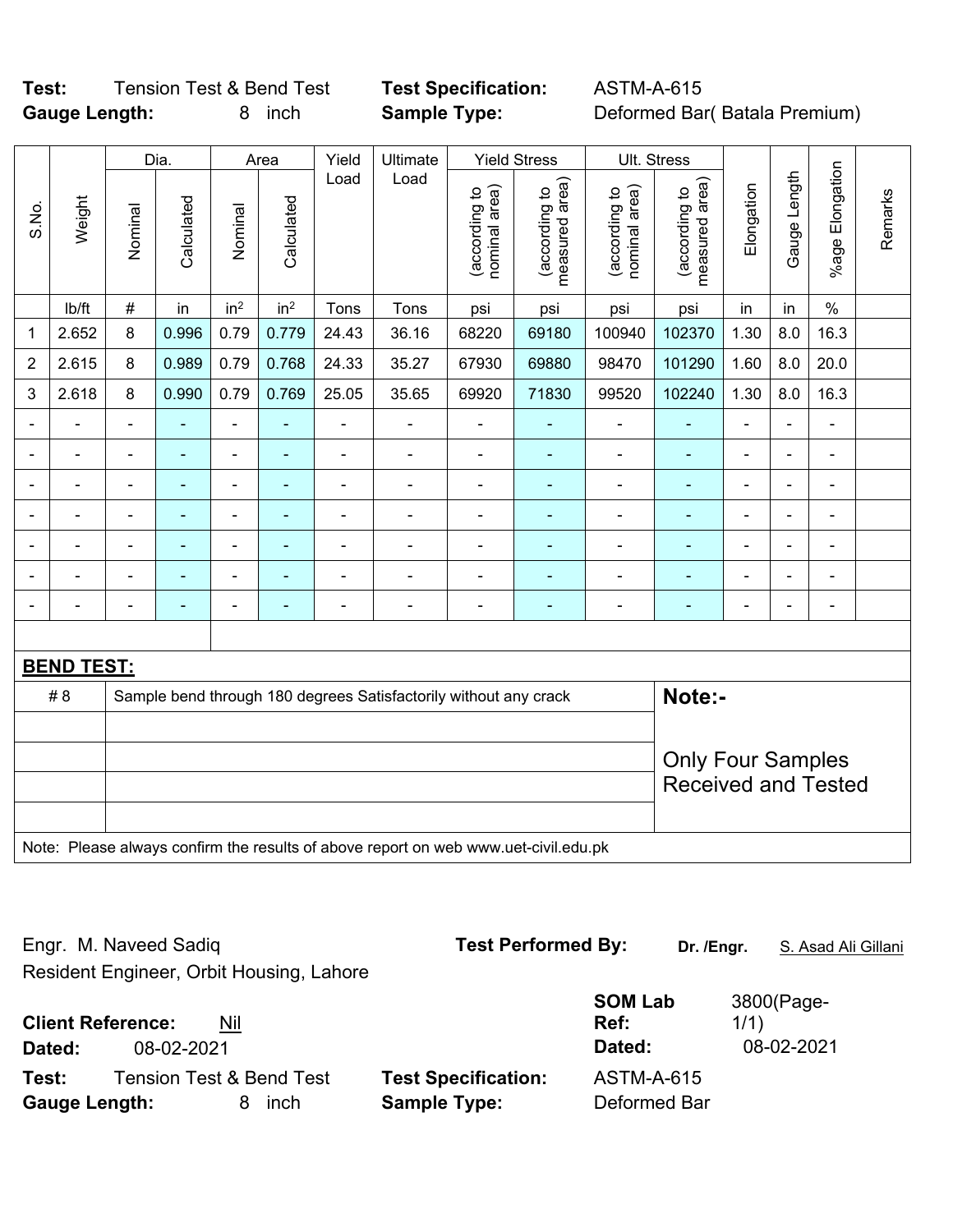|                |                   |                                                                                     | Dia.                                                             |                 | Area            | Yield<br>Ultimate |                                                                  |                                | <b>Yield Stress</b>                         |                                | Ult. Stress                     |            |                |                          |         |
|----------------|-------------------|-------------------------------------------------------------------------------------|------------------------------------------------------------------|-----------------|-----------------|-------------------|------------------------------------------------------------------|--------------------------------|---------------------------------------------|--------------------------------|---------------------------------|------------|----------------|--------------------------|---------|
| S.No.          | Weight            | Nominal                                                                             | Calculated                                                       | Nominal         | Calculated      | Load              | Load                                                             | nominal area)<br>(according to | (according to<br>neasured area)<br>measured | nominal area)<br>(according to | (according to<br>measured area) | Elongation | Gauge Length   | %age Elongation          | Remarks |
|                | lb/ft             | $\#$                                                                                | in                                                               | in <sup>2</sup> | in <sup>2</sup> | Tons              | Tons                                                             | psi                            | psi                                         | psi                            | psi                             | in         | in             | $\%$                     |         |
| 1              | 2.626             | 8                                                                                   | 0.991                                                            | 0.79            | 0.772           | 28.00             | 37.87                                                            | 78180                          | 80000                                       | 105720                         | 108190                          | 1.30       | 8.0            | 16.3                     |         |
| $\overline{2}$ | 2.641             | 8                                                                                   | 0.994                                                            | 0.79            | 0.776           | 27.75             | 37.87                                                            | 77460                          | 78860                                       | 105720                         | 107630                          | 1.40       | 8.0            | 17.5                     |         |
| 3              | 1.492             | 6                                                                                   | 0.747                                                            | 0.44            | 0.438           | 15.97             | 20.18                                                            | 80070                          | 80430                                       | 101170                         | 101630                          | 1.30       | 8.0            | 16.3                     |         |
| 4              | 1.483             | 6                                                                                   | 0.745                                                            | 0.44            | 0.436           | 15.90             | 19.88                                                            | 79710                          | 80440                                       | 99640                          | 100550                          | 1.20       | 8.0            | 15.0                     |         |
| 5              | 0.660             | 4                                                                                   | 0.497                                                            | 0.20            | 0.194           | 7.67              | 9.25                                                             | 84530                          | 87150                                       | 101960                         | 105110                          | 1.00       | 8.0            | 12.5                     |         |
| 6              | 0.664             | 4                                                                                   | 0.498                                                            | 0.20            | 0.195           | 7.31              | 9.07                                                             | 80600                          | 82670                                       | 100050                         | 102610                          | 1.10       | 8.0            | 13.8                     |         |
|                | ÷.                | $\blacksquare$                                                                      | ä,                                                               | $\frac{1}{2}$   |                 | ä,                | ÷                                                                |                                | $\overline{\phantom{0}}$                    | ÷,                             | ÷,                              | ä,         | $\overline{a}$ | ä,                       |         |
|                | $\blacksquare$    |                                                                                     | $\blacksquare$                                                   | $\blacksquare$  |                 | L,                | $\blacksquare$                                                   | $\blacksquare$                 | ٠                                           | $\blacksquare$                 |                                 |            | L,             | $\blacksquare$           |         |
|                |                   |                                                                                     |                                                                  | -               |                 |                   | $\blacksquare$                                                   |                                | $\blacksquare$                              |                                | ۰                               |            |                |                          |         |
|                |                   |                                                                                     |                                                                  | ÷               |                 | L,                | $\blacksquare$                                                   |                                | ÷                                           |                                |                                 |            | $\blacksquare$ | $\overline{\phantom{a}}$ |         |
|                |                   |                                                                                     |                                                                  |                 |                 |                   |                                                                  |                                |                                             |                                |                                 |            |                |                          |         |
|                | <b>BEND TEST:</b> |                                                                                     |                                                                  |                 |                 |                   |                                                                  |                                |                                             |                                |                                 |            |                |                          |         |
|                | # 8               |                                                                                     |                                                                  |                 |                 |                   | Sample bend through 180 degrees Satisfactorily without any crack |                                |                                             |                                | Note:-                          |            |                |                          |         |
|                | #6                |                                                                                     |                                                                  |                 |                 |                   | Sample bend through 180 degrees Satisfactorily without any crack |                                |                                             |                                |                                 |            |                |                          |         |
|                | #4                |                                                                                     | Sample bend through 180 degrees Satisfactorily without any crack |                 |                 |                   | <b>Only Nine Samples</b>                                         |                                |                                             |                                |                                 |            |                |                          |         |
|                |                   |                                                                                     |                                                                  |                 |                 |                   |                                                                  |                                |                                             |                                | <b>Received and Tested</b>      |            |                |                          |         |
|                |                   |                                                                                     |                                                                  |                 |                 |                   |                                                                  |                                |                                             |                                |                                 |            |                |                          |         |
|                |                   | Note: Please always confirm the results of above report on web www.uet-civil.edu.pk |                                                                  |                 |                 |                   |                                                                  |                                |                                             |                                |                                 |            |                |                          |         |

| M. Waqas Zafar                                   |                                     | <b>Test Performed By:</b>       | Dr. /Engr.                       | S. Asad Ali Gillani              |
|--------------------------------------------------|-------------------------------------|---------------------------------|----------------------------------|----------------------------------|
| Project Director, PEACH CLUB, Lahore             |                                     |                                 |                                  |                                  |
| <b>Client Reference:</b><br>08-02-2021<br>Dated: | <u>nil</u>                          |                                 | <b>SOM Lab</b><br>Ref:<br>Dated: | 3806(Page-<br>1/1)<br>08-02-2021 |
| Test:                                            | <b>Tension Test &amp; Bend Test</b> | <b>Test Specification:</b>      | <b>ASTM-A-615</b>                |                                  |
| <b>Gauge Length:</b>                             | 8<br>inch                           | <b>Sample Type:</b>             | Deformed Bar                     |                                  |
| 등 +<br>$\frac{1}{2}$<br>Dia.                     | Yield<br>Area                       | <b>Yield Stress</b><br>Ultimate | Ult. Stress                      | កឧ<br>tks<br>ድ<br>β 은흥ያ ◎ %} 음 은 |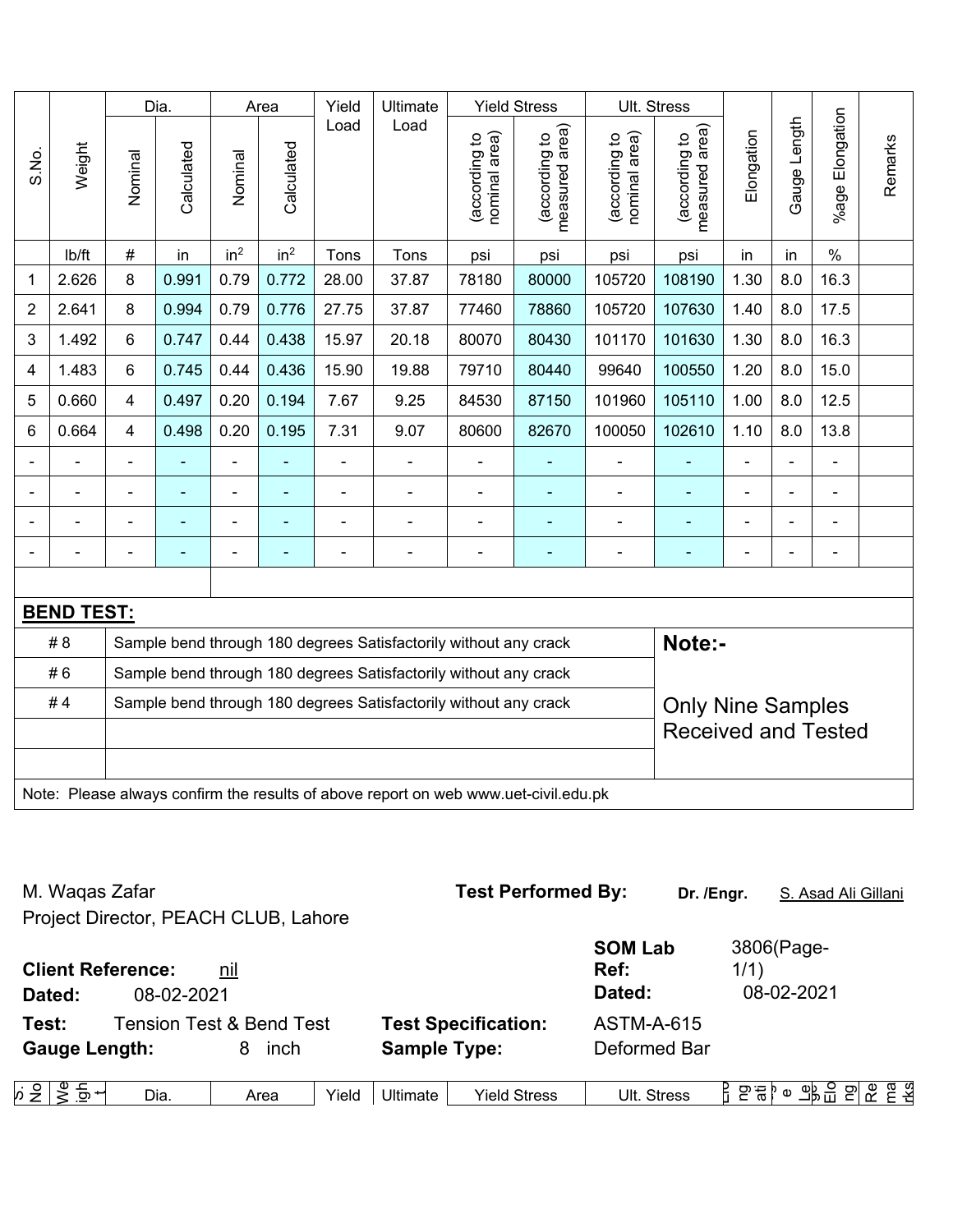|                          |                   | Nominal        | Calculated               | Nominal                  | Calculated      | Load           | Load                                                                                | (according to<br>nominal area) | (according to<br>measured area) | (according to<br>nominal area) | measured area)<br>(according to |                |                          |                          |  |
|--------------------------|-------------------|----------------|--------------------------|--------------------------|-----------------|----------------|-------------------------------------------------------------------------------------|--------------------------------|---------------------------------|--------------------------------|---------------------------------|----------------|--------------------------|--------------------------|--|
|                          | Ib/ft             | #              | in                       | in <sup>2</sup>          | in <sup>2</sup> | Tons           | Tons                                                                                | psi                            | psi                             | psi                            | psi                             | in             | in                       | $\%$                     |  |
| 1                        | 0.661             | 4              | 0.497                    | 0.20                     | 0.194           | 7.31           | 9.12                                                                                | 80600                          | 83090                           | 100610                         | 103720                          | 1.20           | 8.0                      | 15.0                     |  |
| $\overline{2}$           | 0.655             | 4              | 0.494                    | 0.20                     | 0.192           | 7.39           | 9.07                                                                                | 81500                          | 84890                           | 100050                         | 104210                          | 1.10           | 8.0                      | 13.8                     |  |
|                          |                   | $\blacksquare$ | ÷                        | ä,                       | $\blacksquare$  | ÷              | $\blacksquare$                                                                      | $\blacksquare$                 | $\blacksquare$                  | $\blacksquare$                 | $\blacksquare$                  | $\blacksquare$ | $\blacksquare$           | $\blacksquare$           |  |
|                          | $\blacksquare$    | $\blacksquare$ | ۰                        | ÷,                       | ٠               | $\blacksquare$ | $\overline{\phantom{a}}$                                                            | $\blacksquare$                 | ۰                               | $\blacksquare$                 | $\blacksquare$                  | $\blacksquare$ | $\blacksquare$           | $\blacksquare$           |  |
| $\overline{\phantom{0}}$ | $\blacksquare$    | $\blacksquare$ | $\overline{\phantom{0}}$ | ۰                        | $\blacksquare$  | $\blacksquare$ | $\overline{\phantom{a}}$                                                            | $\blacksquare$                 | ۰                               | $\blacksquare$                 | $\blacksquare$                  | $\blacksquare$ | $\overline{\phantom{a}}$ | $\overline{\phantom{a}}$ |  |
|                          | $\blacksquare$    | $\blacksquare$ | $\blacksquare$           | $\blacksquare$           | ٠               | ä,             | $\blacksquare$                                                                      | $\blacksquare$                 | ٠                               | $\blacksquare$                 | $\blacksquare$                  | $\blacksquare$ | ä,                       | $\blacksquare$           |  |
|                          |                   |                | $\blacksquare$           | ۰                        | ÷               | $\blacksquare$ | $\overline{a}$                                                                      |                                | ÷                               |                                | ۳                               |                | $\blacksquare$           | $\blacksquare$           |  |
| $\blacksquare$           | $\blacksquare$    | $\blacksquare$ | ۰                        | $\blacksquare$           | ٠               | ä,             | $\overline{\phantom{a}}$                                                            | $\blacksquare$                 | ÷                               | $\blacksquare$                 | $\blacksquare$                  | $\blacksquare$ | $\blacksquare$           | $\blacksquare$           |  |
| $\overline{\phantom{0}}$ | $\blacksquare$    | $\blacksquare$ | ۰                        | $\overline{\phantom{a}}$ | ٠               | $\blacksquare$ | $\overline{\phantom{a}}$                                                            | $\blacksquare$                 | $\blacksquare$                  | $\overline{\phantom{0}}$       | $\blacksquare$                  | $\blacksquare$ | $\blacksquare$           | $\overline{\phantom{a}}$ |  |
|                          | $\blacksquare$    | $\blacksquare$ | ۰                        | $\blacksquare$           | ۰               | $\blacksquare$ | $\overline{\phantom{a}}$                                                            | $\blacksquare$                 | $\blacksquare$                  | $\blacksquare$                 | ٠                               | $\blacksquare$ | $\blacksquare$           | $\overline{\phantom{a}}$ |  |
|                          |                   |                |                          |                          |                 |                |                                                                                     |                                |                                 |                                |                                 |                |                          |                          |  |
|                          | <b>BEND TEST:</b> |                |                          |                          |                 |                |                                                                                     |                                |                                 |                                |                                 |                |                          |                          |  |
|                          | #4                |                |                          |                          |                 |                | Sample bend through 180 degrees Satisfactorily without any crack                    |                                |                                 |                                | Note:-                          |                |                          |                          |  |
|                          |                   |                |                          |                          |                 |                |                                                                                     |                                |                                 |                                |                                 |                |                          |                          |  |
|                          |                   |                |                          |                          |                 |                |                                                                                     |                                |                                 |                                | <b>Only Three Samples</b>       |                |                          |                          |  |
|                          |                   |                |                          |                          |                 |                |                                                                                     |                                |                                 |                                | <b>Received and Tested</b>      |                |                          |                          |  |
|                          |                   |                |                          |                          |                 |                |                                                                                     |                                |                                 |                                |                                 |                |                          |                          |  |
|                          |                   |                |                          |                          |                 |                | Note: Please always confirm the results of above report on web www.uet-civil.edu.pk |                                |                                 |                                |                                 |                |                          |                          |  |

| <b>Muhammad Shabbir</b>            |            |                                                  |       |                     | <b>Test Performed By:</b>                                      | Dr. /Engr.                        |         | S. Asad Ali Gillani      |   |                |
|------------------------------------|------------|--------------------------------------------------|-------|---------------------|----------------------------------------------------------------|-----------------------------------|---------|--------------------------|---|----------------|
|                                    |            |                                                  |       |                     | Construction Manager, Opal, Deevar Developers Pvt. Ltd. Lahore |                                   |         |                          |   |                |
| <b>Client Reference:</b><br>Dated: | 08-02-2021 | ZD/ZO/L/022                                      |       |                     |                                                                | <b>SOM Lab</b><br>Ref:<br>Dated:  | 1/1)    | 3807(Page-<br>08-02-2021 |   |                |
| Test:<br><b>Gauge Length:</b>      |            | <b>Tension Test &amp; Bend Test</b><br>inch<br>8 |       | <b>Sample Type:</b> | <b>Test Specification:</b>                                     | <b>ASTM-A-615</b><br>Deformed Bar |         |                          |   |                |
| , ೨∣ ತಿ<br>등 +                     | Dia.       | Area                                             | Yield | Ultimate            | <b>Yield Stress</b>                                            | Ult. Stress                       | ρ ∺ β စ | ____<br>그p급 ___          | ൙ | <u>ក្ខ ខ្ន</u> |

S.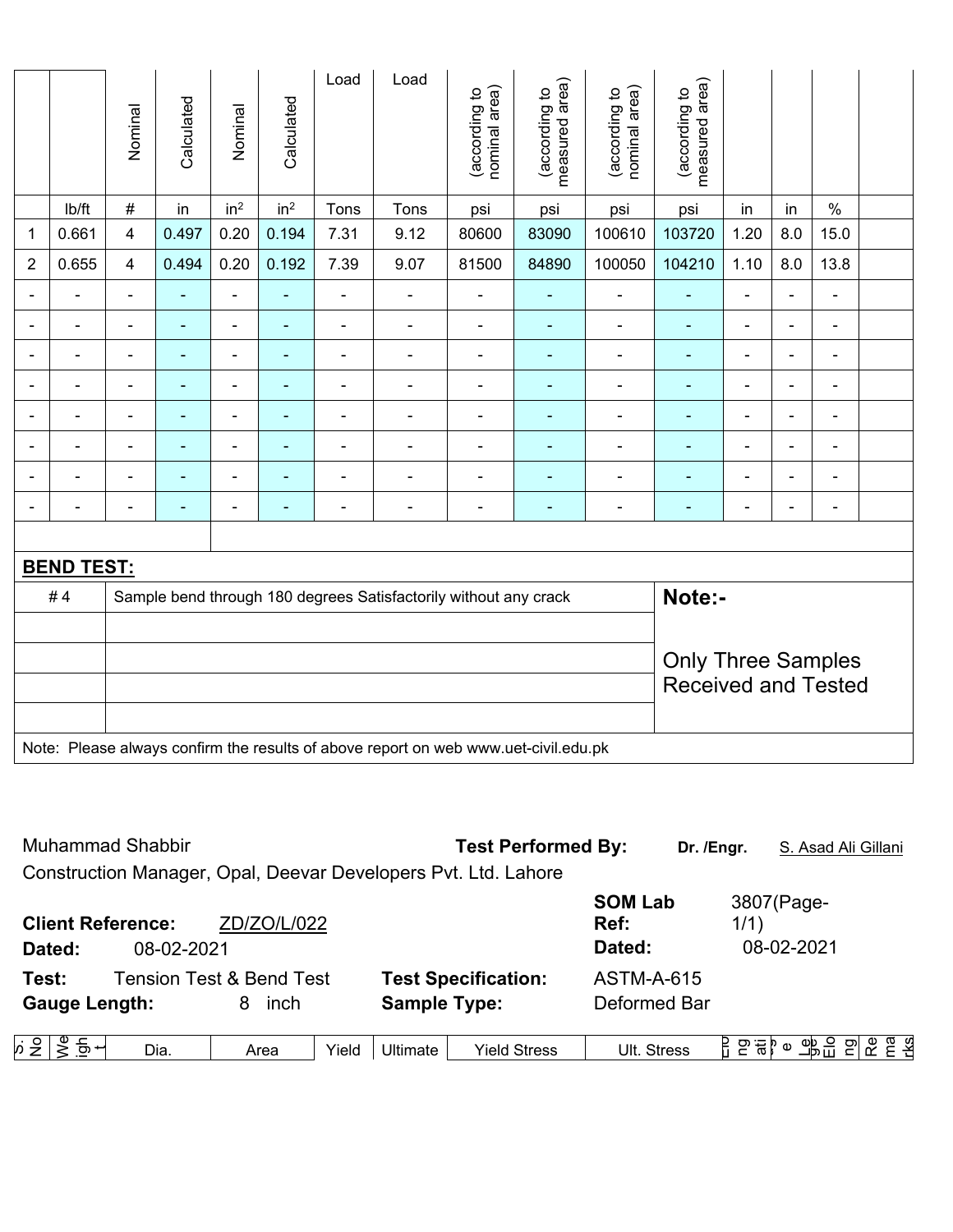|                                            |                     |                                                         |                                  |                                            |                          |                      | Note: Please always confirm the results of above report on web www.uet-civil.edu.pk |                                  |                                 |                                |                                  |                          |                                  |                |  |
|--------------------------------------------|---------------------|---------------------------------------------------------|----------------------------------|--------------------------------------------|--------------------------|----------------------|-------------------------------------------------------------------------------------|----------------------------------|---------------------------------|--------------------------------|----------------------------------|--------------------------|----------------------------------|----------------|--|
|                                            |                     | <b>Only Three Samples</b><br><b>Received and Tested</b> |                                  |                                            |                          |                      |                                                                                     |                                  |                                 |                                |                                  |                          |                                  |                |  |
|                                            |                     |                                                         |                                  |                                            |                          |                      |                                                                                     |                                  |                                 |                                |                                  |                          |                                  |                |  |
|                                            | #4                  |                                                         |                                  |                                            |                          |                      | Sample bend through 180 degrees Satisfactorily without any crack                    |                                  |                                 |                                | Note:-                           |                          |                                  |                |  |
|                                            | <b>BEND TEST:</b>   |                                                         |                                  |                                            |                          |                      |                                                                                     |                                  |                                 |                                |                                  |                          |                                  |                |  |
|                                            |                     |                                                         |                                  |                                            |                          |                      |                                                                                     |                                  |                                 |                                |                                  |                          |                                  |                |  |
| $\overline{\phantom{0}}$                   | ÷                   |                                                         |                                  | $\overline{\phantom{a}}$                   |                          | ä,                   | ÷                                                                                   | $\blacksquare$                   | $\blacksquare$                  | -                              | $\blacksquare$                   | $\blacksquare$           | $\blacksquare$                   | ÷              |  |
| $\overline{\phantom{0}}$                   | $\blacksquare$      | $\blacksquare$                                          | $\overline{\phantom{0}}$         | $\blacksquare$                             | $\overline{\phantom{0}}$ | $\blacksquare$       | $\blacksquare$                                                                      | $\blacksquare$                   | $\overline{\phantom{0}}$        | ٠                              | $\overline{\phantom{0}}$         | $\overline{\phantom{0}}$ | $\blacksquare$                   | -              |  |
|                                            |                     |                                                         |                                  | ٠                                          |                          |                      |                                                                                     | ٠                                |                                 | ÷                              |                                  |                          | $\overline{\phantom{0}}$         |                |  |
|                                            | ÷                   |                                                         | $\blacksquare$                   | -                                          |                          | ä,                   |                                                                                     | ٠                                | ٠                               | ÷                              | $\blacksquare$                   | ٠                        | $\blacksquare$                   | $\blacksquare$ |  |
| $\blacksquare$<br>$\overline{\phantom{0}}$ | ÷<br>$\blacksquare$ | $\blacksquare$<br>$\blacksquare$                        | $\blacksquare$<br>$\blacksquare$ | $\blacksquare$<br>$\overline{\phantom{a}}$ | ٠                        | ä,<br>$\blacksquare$ | $\blacksquare$<br>$\blacksquare$                                                    | $\blacksquare$<br>$\blacksquare$ | ٠<br>$\blacksquare$             | ÷<br>÷                         | $\blacksquare$<br>$\blacksquare$ | ÷<br>$\blacksquare$      | $\blacksquare$<br>$\blacksquare$ | Ξ.<br>-        |  |
|                                            | -                   |                                                         |                                  | ۰                                          |                          |                      |                                                                                     | ٠                                |                                 | ۰                              | $\blacksquare$                   |                          | $\overline{\phantom{0}}$         | -              |  |
| $\blacksquare$                             | ÷                   | $\blacksquare$                                          | $\blacksquare$                   | $\overline{\phantom{a}}$                   | ٠                        | $\blacksquare$       | $\blacksquare$                                                                      | $\blacksquare$                   | $\blacksquare$                  | -                              | $\blacksquare$                   | $\blacksquare$           | $\blacksquare$                   | ÷              |  |
| $\overline{2}$                             | 0.652               | 4                                                       | 0.494                            | 0.20                                       | 0.192                    | 6.83                 | 8.89                                                                                | 75320                            | 78450                           | 98020                          | 102110                           | 1.20                     | 8.0                              | 15.0           |  |
| 1                                          | 0.664               | 4                                                       | 0.498                            | 0.20                                       | 0.195                    | 5.73                 | 8.69                                                                                | 63180                            | 64800                           | 95770                          | 98230                            | 1.30                     | 8.0                              | 16.3           |  |
|                                            | lb/ft               | #                                                       | in                               | in <sup>2</sup>                            | in <sup>2</sup>          | Tons                 | Tons                                                                                | psi                              | psi                             | psi                            | psi                              | in                       | in                               | $\%$           |  |
|                                            |                     | Nominal                                                 | Calculated                       | Nominal                                    | Calculated               | Load                 | Load                                                                                | nominal area)<br>(according to   | measured area)<br>(according to | nominal area)<br>(according to | measured area)<br>(according to  |                          |                                  |                |  |

| Abdullah Hussain         |                    | <b>Test Performed By:</b>                                                                           | Dr. /Enar. | S. Asad Ali Gillani |
|--------------------------|--------------------|-----------------------------------------------------------------------------------------------------|------------|---------------------|
|                          |                    | Resident Engineer, NESPAK Off, Street Ayesha Musjid Rawailpura (opposite Fateh Garh Agency) Sialkot |            |                     |
|                          |                    |                                                                                                     |            | 3808 (Page-         |
| <b>Client Reference:</b> | Nespak/SAH/UET/005 | <b>SOM Lab Ref:</b>                                                                                 |            | 1/1)                |
|                          |                    |                                                                                                     |            | 0.000000            |

| Dated:                   | 06-02-2021 |                          |                            | Dated:     | 08-02-2021                                                              |  |
|--------------------------|------------|--------------------------|----------------------------|------------|-------------------------------------------------------------------------|--|
| Test:                    |            | Tension Test & Bend Test | <b>Test Specification:</b> | ASTM-A-615 |                                                                         |  |
| <b>Guage Length:</b>     |            | inch                     | <b>Sample Type:</b>        |            | Deformed Bar(Ittefag Steel)                                             |  |
| $\sim$ 0 $\sim$ 0 $\sim$ |            |                          |                            |            | $\sim$ $\sim$ $\sim$ $\sim$ $\sim$ $\sim$ $\sim$ $\sim$<br>$\sim  \sim$ |  |

| Area<br>Yield<br>Dia.<br>Yield<br>stress<br>--<br>ωT<br>∟י תם<br>.<br>,,<br>-- | đ١<br>$\ddot{\,}$ |  | . . | Ultimate | $\cdot$<br>$\sim$ | Ult<br><b>Stress</b> | $\mathbf{D}$ | ΦD<br>כס | တ၊ | m<br>ω<br>G) |
|--------------------------------------------------------------------------------|-------------------|--|-----|----------|-------------------|----------------------|--------------|----------|----|--------------|
|--------------------------------------------------------------------------------|-------------------|--|-----|----------|-------------------|----------------------|--------------|----------|----|--------------|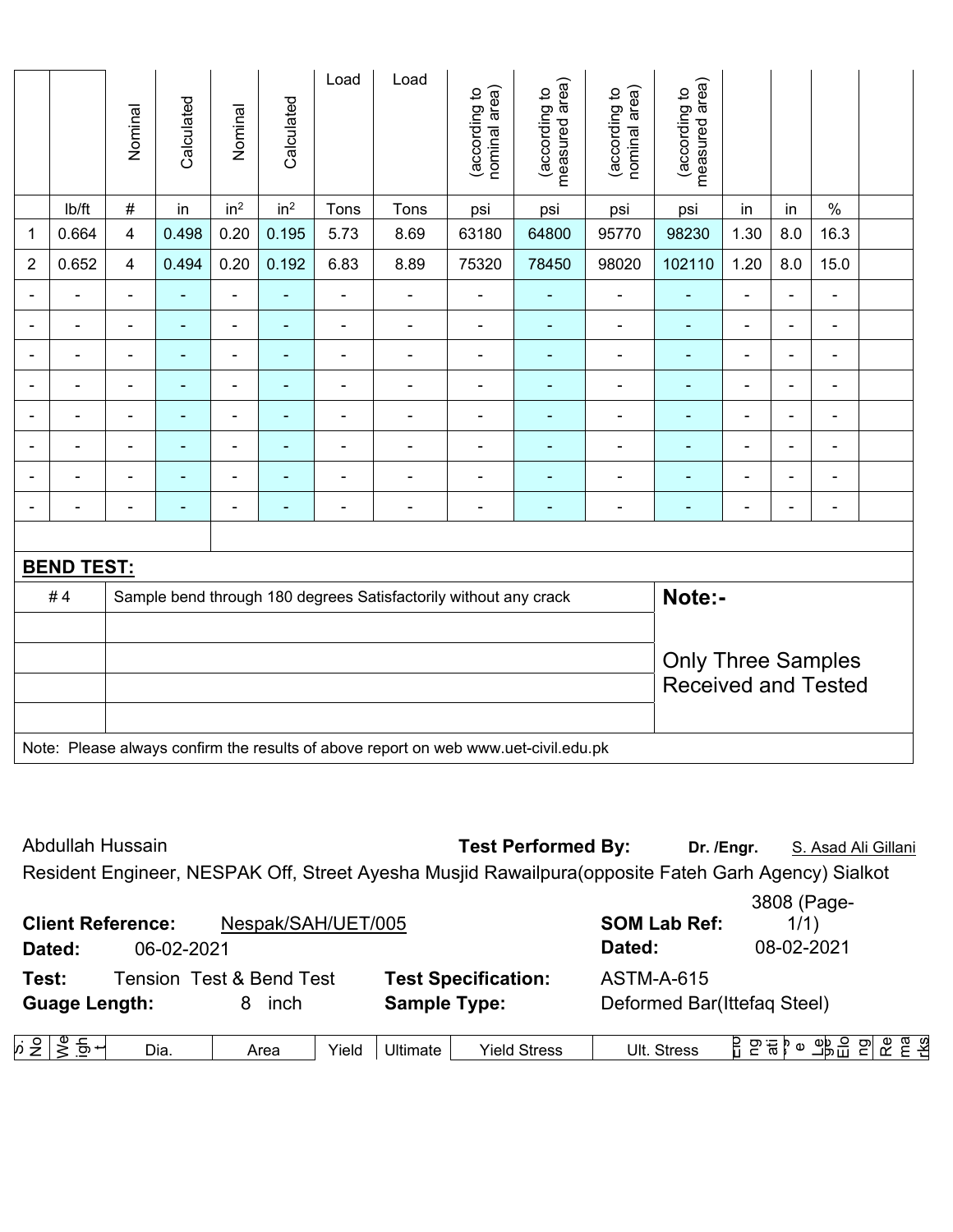|                          |                   |                           |                                                                  |                          |                 |                |                                                                  |                                |                                 |                                | <b>Received and Tested</b>      |                          |                |                          |  |
|--------------------------|-------------------|---------------------------|------------------------------------------------------------------|--------------------------|-----------------|----------------|------------------------------------------------------------------|--------------------------------|---------------------------------|--------------------------------|---------------------------------|--------------------------|----------------|--------------------------|--|
|                          |                   | <b>Only Three Samples</b> |                                                                  |                          |                 |                |                                                                  |                                |                                 |                                |                                 |                          |                |                          |  |
|                          | #4                |                           | Sample bend through 180 degrees Satisfactorily without any crack |                          |                 |                |                                                                  |                                |                                 |                                |                                 |                          |                |                          |  |
|                          | #6                |                           |                                                                  |                          |                 |                | Sample bend through 180 degrees Satisfactorily without any crack |                                |                                 |                                | Note:-                          |                          |                |                          |  |
|                          | <b>BEND TEST:</b> |                           |                                                                  |                          |                 |                |                                                                  |                                |                                 |                                |                                 |                          |                |                          |  |
|                          |                   |                           |                                                                  |                          |                 |                |                                                                  |                                |                                 |                                |                                 |                          |                |                          |  |
| $\blacksquare$           | $\overline{a}$    |                           |                                                                  | $\blacksquare$           |                 |                |                                                                  | $\blacksquare$                 | ÷                               | $\blacksquare$                 |                                 | $\blacksquare$           |                | $\overline{\phantom{a}}$ |  |
| $\overline{\phantom{0}}$ | $\overline{a}$    | $\overline{\phantom{0}}$  | ۳                                                                | $\overline{\phantom{0}}$ | $\blacksquare$  | $\blacksquare$ | $\blacksquare$                                                   | $\blacksquare$                 | $\overline{\phantom{0}}$        | $\overline{\phantom{0}}$       | $\qquad \qquad \blacksquare$    | $\overline{\phantom{0}}$ | $\blacksquare$ | $\blacksquare$           |  |
|                          |                   |                           |                                                                  | $\overline{\phantom{0}}$ |                 |                |                                                                  |                                |                                 |                                |                                 | ٠                        |                | ٠                        |  |
|                          | $\blacksquare$    |                           | ÷                                                                | $\blacksquare$           | $\blacksquare$  | $\blacksquare$ |                                                                  |                                | $\overline{\phantom{a}}$        | $\blacksquare$                 |                                 |                          |                | $\blacksquare$           |  |
| $\blacksquare$           | $\blacksquare$    | $\blacksquare$            | $\blacksquare$                                                   | $\blacksquare$           | $\blacksquare$  | $\blacksquare$ | $\blacksquare$                                                   | $\blacksquare$                 | $\blacksquare$                  | $\blacksquare$                 | ٠                               | $\blacksquare$           | $\blacksquare$ | $\blacksquare$           |  |
| $\blacksquare$           | $\blacksquare$    | $\blacksquare$            | ä,                                                               | $\blacksquare$           | $\blacksquare$  | $\blacksquare$ | $\blacksquare$                                                   | $\blacksquare$                 | $\overline{\phantom{a}}$        | $\blacksquare$                 | $\blacksquare$                  | $\blacksquare$           | $\blacksquare$ | $\blacksquare$           |  |
|                          | -                 |                           |                                                                  | $\blacksquare$           |                 |                |                                                                  |                                |                                 |                                | $\blacksquare$                  |                          |                | $\overline{\phantom{0}}$ |  |
| $\blacksquare$           | $\blacksquare$    | $\blacksquare$            | $\blacksquare$                                                   | $\blacksquare$           | $\blacksquare$  | $\blacksquare$ | $\blacksquare$                                                   | $\blacksquare$                 | $\blacksquare$                  | $\blacksquare$                 | $\blacksquare$                  | $\blacksquare$           | $\blacksquare$ | $\overline{\phantom{a}}$ |  |
| $\overline{2}$           | 1.463             | 6                         | 0.740                                                            | 0.44                     | 0.430           | 15.44          | 19.39                                                            | 77410                          | 79210                           | 97180                          | 99440                           | 1.40                     | 8.0            | 17.5                     |  |
| 1                        | 1.481             | 6                         | 0.744                                                            | 0.44                     | 0.435           | 15.24          | 19.22                                                            | 76390                          | 77270                           | 96320                          | 97420                           | 1.20                     | 8.0            | 15.0                     |  |
|                          | lb/ft             | $\#$                      | in                                                               | in <sup>2</sup>          | in <sup>2</sup> | Tons           | Tons                                                             | psi                            | psi                             | psi                            | psi                             | in                       | in             | $\%$                     |  |
|                          |                   | Nominal                   | Calculated                                                       | Nominal                  | Calculated      | Load           | Load                                                             | nominal area)<br>(according to | (according to<br>measured area) | nominal area)<br>(according to | (according to<br>measured area) |                          |                |                          |  |

| <b>Muhammad Saeed</b>                                                  |       |                     | <b>Test Performed By:</b>  |                                  | Dr. /Engr.                      | S. Asas Ali Gillani       |                 |
|------------------------------------------------------------------------|-------|---------------------|----------------------------|----------------------------------|---------------------------------|---------------------------|-----------------|
| Project Engineer, ICON Developers (Project: BAH Wapda Town, Guranwala) |       |                     |                            |                                  |                                 |                           |                 |
| <b>Client Reference:</b><br>Nil<br>04-02-2021<br>Dated:                |       |                     |                            | <b>SOM Lab</b><br>Ref:<br>Dated: | 1/1)                            | 3809 (Page-<br>08-02-2021 |                 |
| <b>Tension Test &amp; Bend Test</b><br>Test:                           |       |                     | <b>Test Specification:</b> | <b>ASTM-A-615</b>                |                                 |                           |                 |
| <b>Gauge Length:</b><br>inch<br>8                                      |       | <b>Sample Type:</b> |                            | Deformed Bar                     |                                 |                           |                 |
|                                                                        |       |                     |                            |                                  |                                 |                           |                 |
| $\frac{1}{2}$ $\frac{1}{2}$<br>등 +<br>Dia.<br>Area                     | Yield | Ultimate            | Yield Stress               | Ult. Stress                      | Н<br>$\Xi$ 품 $\Gamma$ $\circ$ . | 과업                        | na<br>Ks<br>의 운 |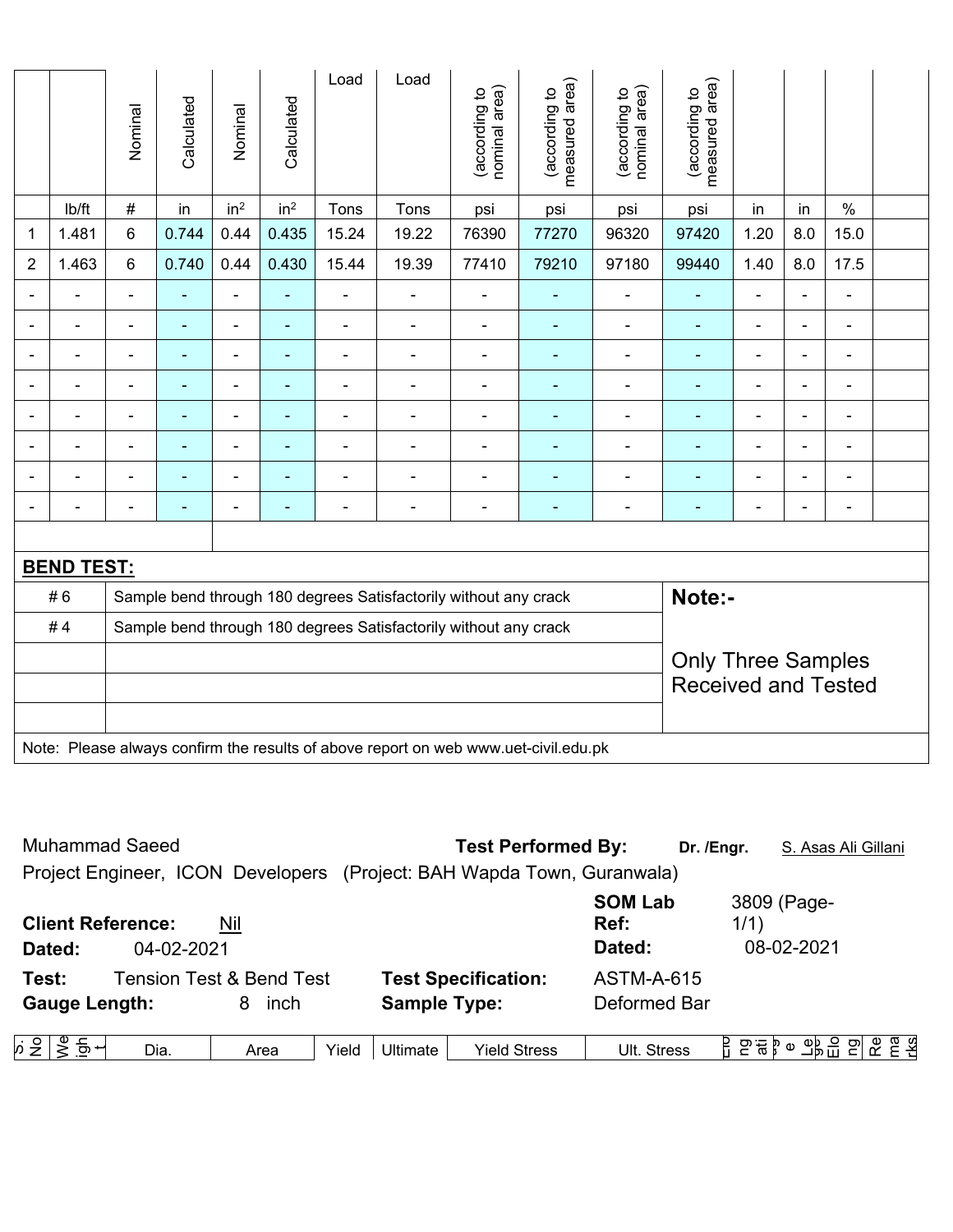|                |                   | Nominal        | Calculated | Nominal         | Calculated      | Load           | Load                                                                                | nominal area)<br>(according to | measured area)<br>(according to | nominal area)<br>(according to | measured area)<br>(according to |                          |                |                |  |
|----------------|-------------------|----------------|------------|-----------------|-----------------|----------------|-------------------------------------------------------------------------------------|--------------------------------|---------------------------------|--------------------------------|---------------------------------|--------------------------|----------------|----------------|--|
|                | lb/ft             | $\#$           | in         | in <sup>2</sup> | in <sup>2</sup> | Tons           | Tons                                                                                | psi                            | psi                             | psi                            | psi                             | in                       | in             | $\%$           |  |
| 1              | 2.567             | 8              | 0.980      | 0.79            | 0.754           | 32.21          | 39.30                                                                               | 89930                          | 94220                           | 109710                         | 114940                          | 1.20                     | 8.0            | 15.0           |  |
| $\overline{2}$ | 2.592             | 8              | 0.985      | 0.79            | 0.762           | 32.31          | 39.14                                                                               | 90210                          | 93530                           | 109280                         | 113290                          | 1.20                     | 8.0            | 15.0           |  |
| 3              | 1.483             | 6              | 0.745      | 0.44            | 0.436           | 16.21          | 20.13                                                                               | 81240                          | 81990                           | 100910                         | 101840                          | 1.20                     | 8.0            | 15.0           |  |
| 4              | 1.466             | 6              | 0.741      | 0.44            | 0.431           | 16.31          | 20.13                                                                               | 81750                          | 83460                           | 100910                         | 103020                          | 1.00                     | 8.0            | 12.5           |  |
| 5              | 0.683             | 4              | 0.506      | 0.20            | 0.201           | 7.24           | 9.14                                                                                | 79810                          | 79420                           | 100830                         | 100330                          | 1.10                     | 8.0            | 13.8           |  |
| 6              | 0.657             | 4              | 0.496      | 0.20            | 0.193           | 7.03           | 8.74                                                                                | 77560                          | 80380                           | 96340                          | 99830                           | 1.00                     | 8.0            | 12.5           |  |
| $\blacksquare$ | $\blacksquare$    | $\blacksquare$ | ä,         | $\overline{a}$  |                 | L,             |                                                                                     | $\blacksquare$                 | $\blacksquare$                  | $\blacksquare$                 | ÷                               | ÷                        | ÷,             | $\blacksquare$ |  |
| $\blacksquare$ | $\blacksquare$    | ä,             | ä,         | ۰               | ۰               | $\overline{a}$ | $\overline{\phantom{a}}$                                                            | $\overline{\phantom{a}}$       | $\blacksquare$                  | $\overline{\phantom{a}}$       | ÷                               | $\blacksquare$           | $\blacksquare$ | $\blacksquare$ |  |
|                |                   |                |            | ۰               |                 |                |                                                                                     |                                | $\blacksquare$                  | $\blacksquare$                 |                                 |                          |                | $\blacksquare$ |  |
| $\blacksquare$ |                   | $\overline{a}$ |            | $\overline{a}$  |                 | -              | $\overline{\phantom{0}}$                                                            | $\overline{\phantom{0}}$       | $\overline{\phantom{0}}$        | $\blacksquare$                 | -                               | $\overline{\phantom{0}}$ | -              | $\blacksquare$ |  |
|                |                   |                |            |                 |                 |                |                                                                                     |                                |                                 |                                |                                 |                          |                |                |  |
|                | <b>BEND TEST:</b> |                |            |                 |                 |                |                                                                                     |                                |                                 |                                |                                 |                          |                |                |  |
|                | # 8               |                |            |                 |                 |                | Sample bend through 180 degrees Satisfactorily without any crack                    |                                |                                 |                                | Note:-                          |                          |                |                |  |
|                | #6                |                |            |                 |                 |                | Sample bend through 180 degrees Satisfactorily without any crack                    |                                |                                 |                                |                                 |                          |                |                |  |
|                | #4                |                |            |                 |                 |                | Sample bend through 180 degrees Satisfactorily without any crack                    |                                |                                 |                                | <b>Only Nine Samples</b>        |                          |                |                |  |
|                |                   |                |            |                 |                 |                |                                                                                     |                                |                                 |                                | <b>Received and Tested</b>      |                          |                |                |  |
|                |                   |                |            |                 |                 |                |                                                                                     |                                |                                 |                                |                                 |                          |                |                |  |
|                |                   |                |            |                 |                 |                | Note: Please always confirm the results of above report on web www.uet-civil.edu.pk |                                |                                 |                                |                                 |                          |                |                |  |

| <b>ICON Developers</b>                           |                                     |                     | <b>Test Performed By:</b>  |                                  | Dr. /Engr. | S. Asas Ali Gillani                                                                                                                        |
|--------------------------------------------------|-------------------------------------|---------------------|----------------------------|----------------------------------|------------|--------------------------------------------------------------------------------------------------------------------------------------------|
| Project Residence 34-D1 Gulberg -2, Lahore       |                                     |                     |                            |                                  |            |                                                                                                                                            |
| <b>Client Reference:</b><br>08-02-2021<br>Dated: | Nil                                 |                     |                            | <b>SOM Lab</b><br>Ref:<br>Dated: | 1/1)       | 3810 (Page-<br>08-02-2021                                                                                                                  |
| Test:                                            | <b>Tension Test &amp; Bend Test</b> |                     | <b>Test Specification:</b> | <b>ASTM-A-615</b>                |            |                                                                                                                                            |
| <b>Gauge Length:</b>                             | inch<br>8                           | <b>Sample Type:</b> |                            | Deformed Bar(AFCO Steel)         |            |                                                                                                                                            |
| ½ 등 ~<br>Dia.                                    | Yield<br>Area                       | Ultimate            | <b>Yield Stress</b>        | Ult. Stress                      |            | $E \nabla \cdot \vec{a}$ , $\sigma \cdot \vec{b}$ $\sigma$ $\vec{c}$ $\vec{c}$ $\vec{c}$ $\vec{c}$ $\vec{c}$ $\vec{c}$ $\vec{c}$ $\vec{c}$ |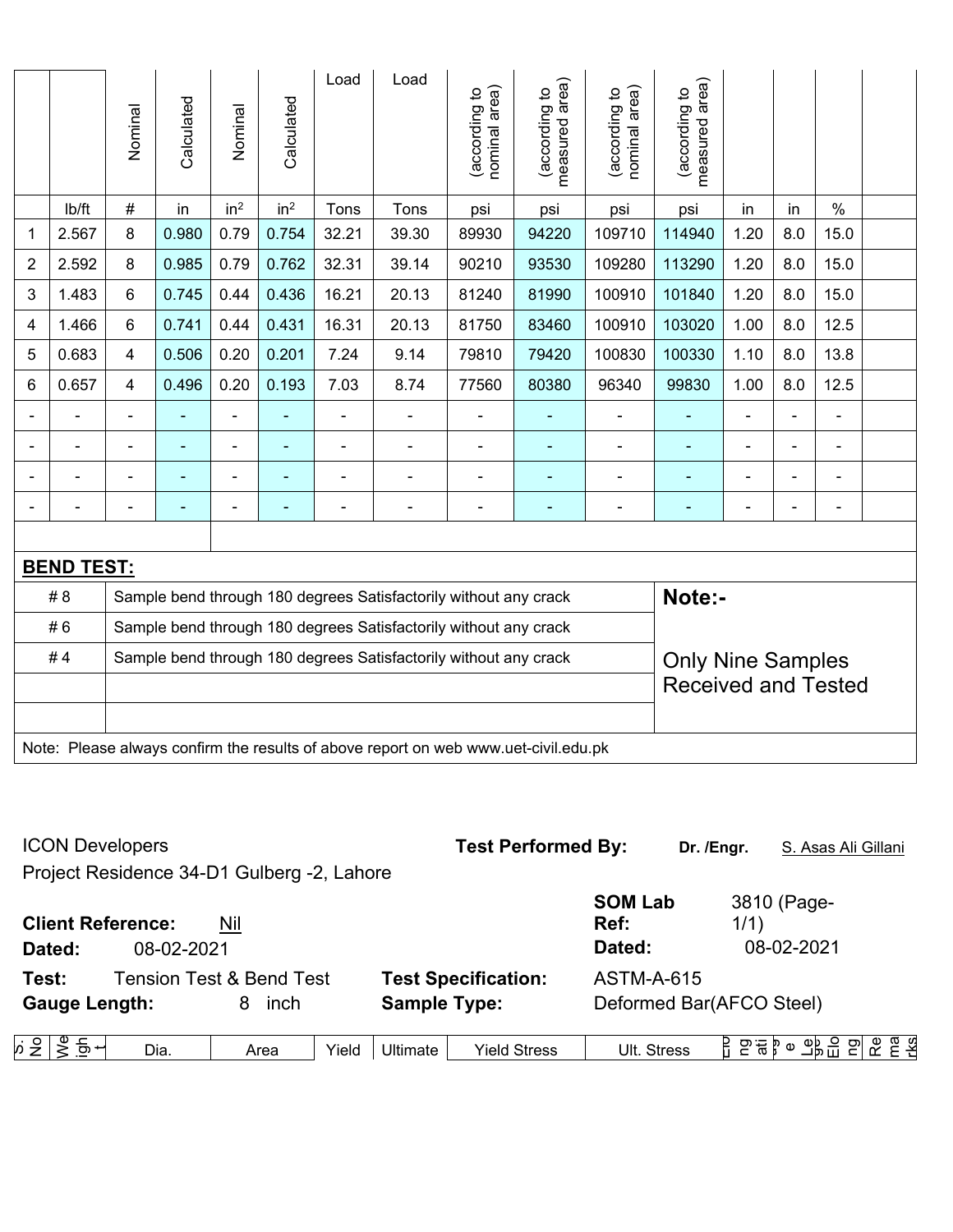|                |                   | Nominal                                                                                      | Calculated     | Nominal         | Calculated               | Load           | Load                                                                                | nominal area)<br>(according to | (according to<br>measured area) | nominal area)<br>(according to | area)<br>(according to<br>measured |                          |                |                |  |
|----------------|-------------------|----------------------------------------------------------------------------------------------|----------------|-----------------|--------------------------|----------------|-------------------------------------------------------------------------------------|--------------------------------|---------------------------------|--------------------------------|------------------------------------|--------------------------|----------------|----------------|--|
|                | lb/ft             | $\#$                                                                                         | in             | in <sup>2</sup> | in <sup>2</sup>          | Tons           | Tons                                                                                | psi                            | psi                             | psi                            | psi                                | in                       | in             | $\%$           |  |
| 1              | 2.566             | 8                                                                                            | 0.980          | 0.79            | 0.754                    | 30.28          | 38.02                                                                               | 84520                          | 88560                           | 106150                         | 111220                             | 1.30                     | 8.0            | 16.3           |  |
| $\overline{2}$ | 2.558             | 8                                                                                            | 0.979          | 0.79            | 0.752                    | 30.07          | 37.77                                                                               | 83950                          | 88190                           | 105440                         | 110770                             | 1.20                     | 8.0            | 15.0           |  |
| 3              | 1.457             | 6                                                                                            | 0.738          | 0.44            | 0.428                    | 12.33          | 16.94                                                                               | 61830                          | 63560                           | 84920                          | 87300                              | 1.30                     | 8.0            | 16.3           |  |
| 4              | 1.447             | 6                                                                                            | 0.736          | 0.44            | 0.425                    | 12.08          | 16.92                                                                               | 60550                          | 62690                           | 84820                          | 87810                              | 1.50                     | 8.0            | 18.8           |  |
| 5              | 0.681             | 4                                                                                            | 0.505          | 0.20            | 0.200                    | 7.67           | 9.45                                                                                | 84530                          | 84530                           | 104200                         | 104200                             | 1.00                     | 8.0            | 12.5           |  |
| 6              | 0.663             | $\overline{4}$                                                                               | 0.498          | 0.20            | 0.195                    | 7.26           | 9.53                                                                                | 80040                          | 82090                           | 105100                         | 107800                             | 1.00                     | 8.0            | 12.5           |  |
|                |                   |                                                                                              |                |                 |                          |                |                                                                                     |                                |                                 | $\blacksquare$                 |                                    |                          |                |                |  |
| $\overline{a}$ |                   |                                                                                              |                | $\blacksquare$  |                          | L              |                                                                                     |                                | ٠                               | $\blacksquare$                 | ۰                                  |                          | ÷              | $\blacksquare$ |  |
| $\blacksquare$ | $\blacksquare$    | $\blacksquare$                                                                               | $\blacksquare$ | ÷,              | ٠                        | ä,             | $\blacksquare$                                                                      | $\blacksquare$                 | $\blacksquare$                  | $\blacksquare$                 | ۰                                  | $\blacksquare$           | ÷              | $\blacksquare$ |  |
| $\blacksquare$ | $\blacksquare$    | -                                                                                            | $\blacksquare$ | ÷               | $\overline{\phantom{0}}$ | $\blacksquare$ | $\blacksquare$                                                                      | $\blacksquare$                 | $\overline{\phantom{0}}$        | $\overline{\phantom{0}}$       | ۰                                  | $\overline{\phantom{0}}$ | $\blacksquare$ | $\blacksquare$ |  |
|                |                   |                                                                                              |                |                 |                          |                |                                                                                     |                                |                                 |                                |                                    |                          |                |                |  |
|                | <b>BEND TEST:</b> |                                                                                              |                |                 |                          |                |                                                                                     |                                |                                 |                                |                                    |                          |                |                |  |
|                | # 8               |                                                                                              |                |                 |                          |                | Sample bend through 180 degrees Satisfactorily without any crack                    |                                |                                 |                                | Note:-                             |                          |                |                |  |
|                | #6                |                                                                                              |                |                 |                          |                | Sample bend through 180 degrees Satisfactorily without any crack                    |                                |                                 |                                |                                    |                          |                |                |  |
|                | #4                | Sample bend through 180 degrees Satisfactorily without any crack<br><b>Only Nine Samples</b> |                |                 |                          |                |                                                                                     |                                |                                 |                                |                                    |                          |                |                |  |
|                |                   |                                                                                              |                |                 |                          |                |                                                                                     |                                |                                 |                                | <b>Received and Tested</b>         |                          |                |                |  |
|                |                   |                                                                                              |                |                 |                          |                |                                                                                     |                                |                                 |                                |                                    |                          |                |                |  |
|                |                   |                                                                                              |                |                 |                          |                | Note: Please always confirm the results of above report on web www.uet-civil.edu.pk |                                |                                 |                                |                                    |                          |                |                |  |

## **Test Performed By:** Dr. M. Irfan ul Hassan

Resident Engineer NESPAK JOB # 3976 PICIIP 73-A, W Block Farid Town Sahiwal

**Client Reference:** 3976/11/MT/01/Lot-1/27 Dated 02-02-2021 **SOM Laboratory Reference:** CED/SOM/3803(Page-1/1) Dated 08-02-2021 **Test:** Hoop Tensile Test, Tensile Strength Test & Compraion Test. **Sample Type:** GRP Pipe (Bland Pipe) 10" Diameter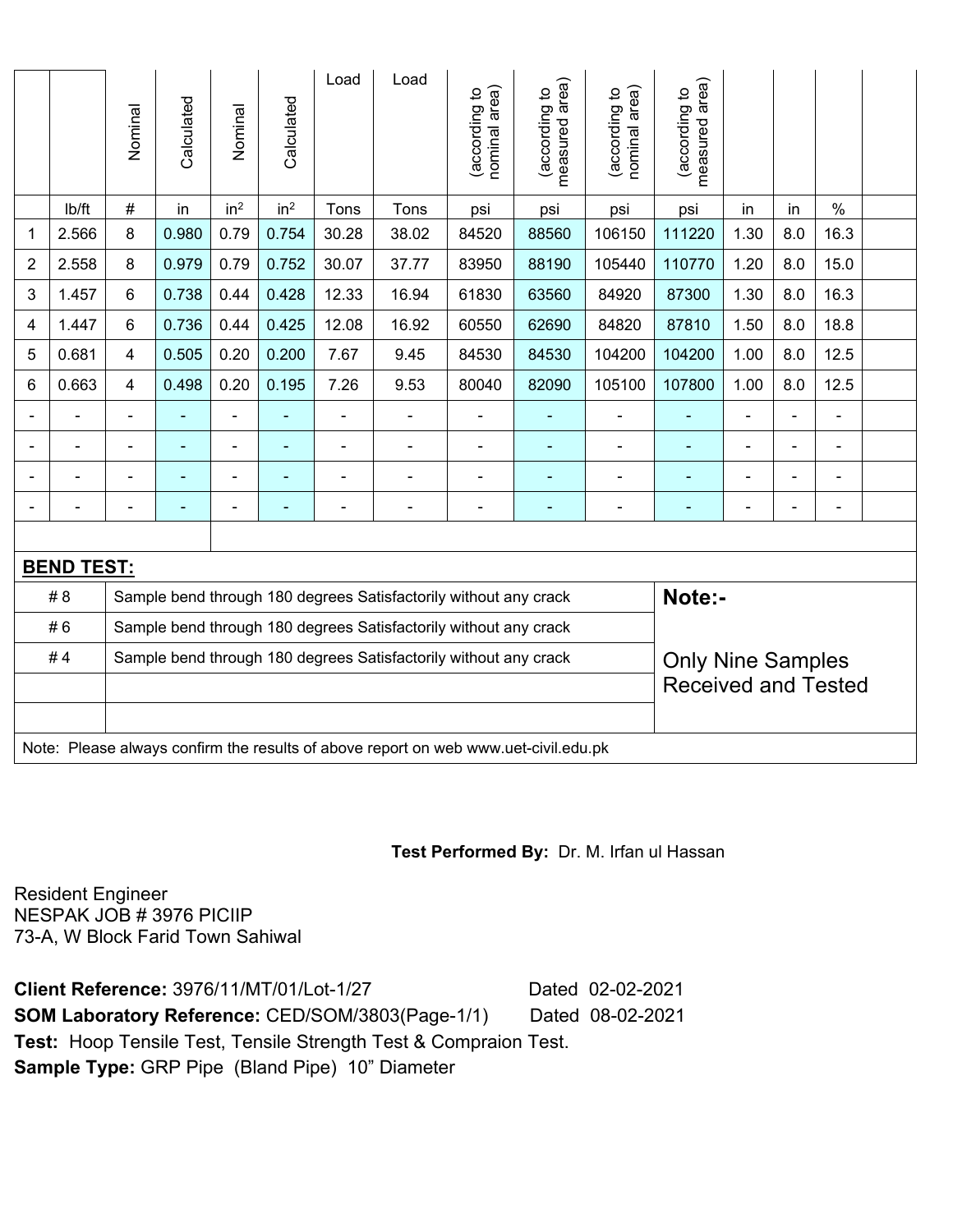GRP Pipe 10" inch ) External Diameter = 250 mm, Wall Thickness = 6.8 mm

### **Tensile Test**

| <b>Sample Type</b>           | Size of Sample (mm) | <b>Ultimate Load (kN)</b> | <b>Ultimate Stress (MPa)</b> |
|------------------------------|---------------------|---------------------------|------------------------------|
| <b>Fiberglass Blind Pipe</b> | $28.5 \times 6.5$   | 54.7                      |                              |

## **Compressive Test**

| <b>Sample Type</b>    |                    | <b>Compressive Load</b> | <b>Compressive Stress</b> |
|-----------------------|--------------------|-------------------------|---------------------------|
| Size of Sample (mm)   |                    | (kN)                    | (MPa)                     |
| Fiberglass Blind Pipe | 13.2 $\times$ 10.5 | 30.0                    |                           |

## **Hoop Tensile Test (ASTM-D-2290-04)**

| Sample Size (mm) |     |                | <b>Hoop Tensile Load</b> | <b>Hoop Stress</b> |       |
|------------------|-----|----------------|--------------------------|--------------------|-------|
| $\mathbf{b}_1$   |     | D <sub>2</sub> | τ2                       | (KN)               | (MPa) |
| 10.8             | 6.5 | 10.5           | 6.5                      | 72.5               |       |

 **Note:** Please always confirm the results of above report on web: www.uet-civil.edu.pk

## **Test Performed By:** Dr. M. Irfan ul Hassan

Resident Engineer NESPAK JOB # 3976 PICIIP 73-A, W Block Farid Town Sahiwal

**Client Reference:** 3976/11/MT/01/Lot-1/27 Dated 02-02-2021 **SOM Laboratory Reference: CED/SOM/3803(Page-2/2)** Dated 08-02-2021 **Test:** Hoop Tensile Test, Tensile Strength Test & Compraion Test. **Sample Type:** GRP Pipe (Strainer Pipe) 10" Diameter

GRP Pipe 10" inch )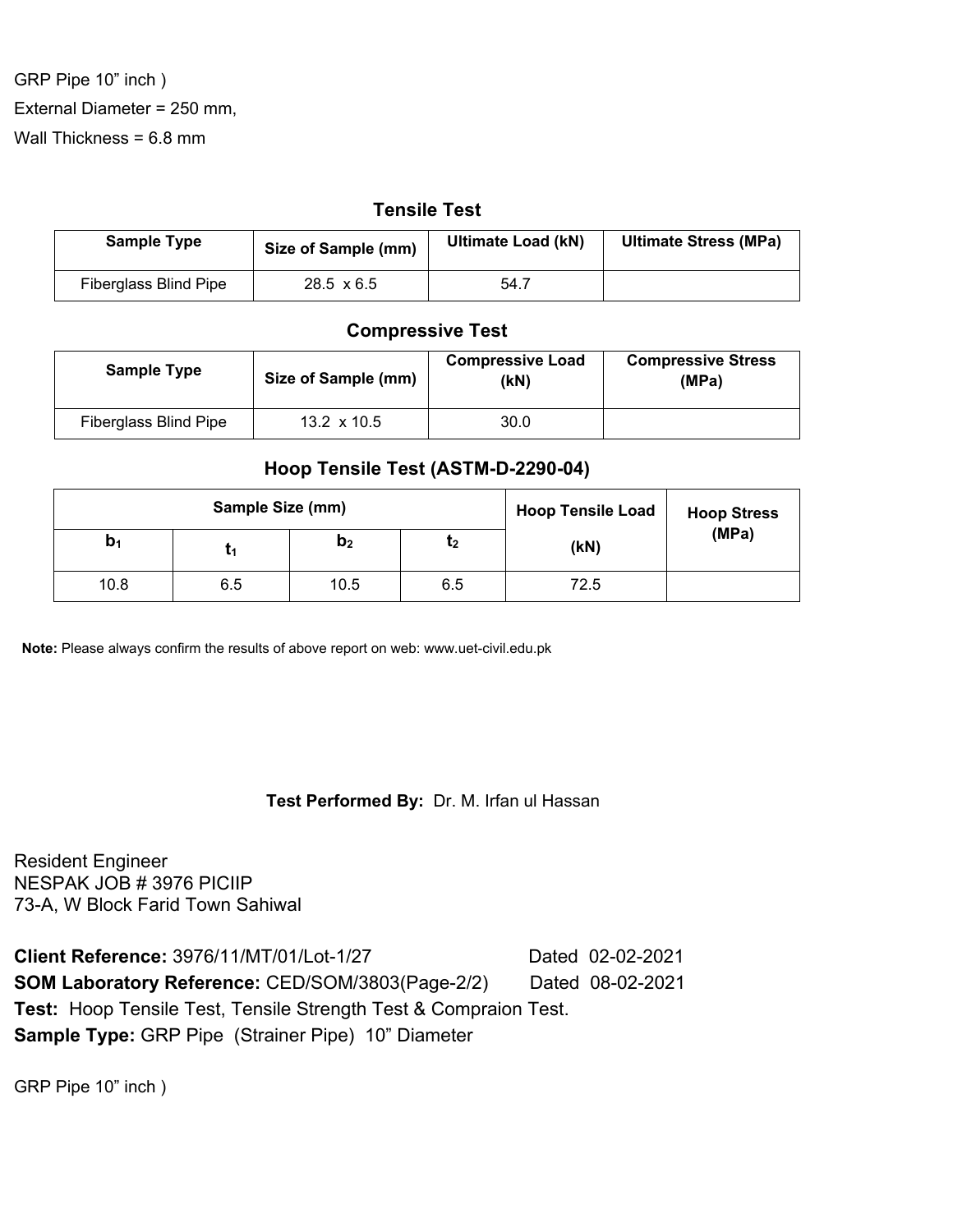# **Tensile Test**

| <b>Sample Type</b>              | <b>Size of Sample</b><br>(mm) | <b>Ultimate Load (kN)</b> | <b>Ultimate Stress (MPa)</b> |
|---------------------------------|-------------------------------|---------------------------|------------------------------|
| <b>Fiberglass Strainer Pipe</b> | $28.2 \times 6.7$             | 56.7                      |                              |

# **Compressive Test**

| <b>Sample Type</b>              | Size of Sample (mm) | <b>Compressive Load</b><br>(kN) | <b>Compressive Stress</b><br>(MPa) |
|---------------------------------|---------------------|---------------------------------|------------------------------------|
| <b>Fiberglass Strainer Pipe</b> | 9.0 $\times$ 12.0   | 25.0                            |                                    |

# **Hoop Tensile Test (ASTM-D-2290-04)**

| Sample Size (mm) |     |                | <b>Hoop Tensile Load</b> | <b>Hoop Stress</b> |       |
|------------------|-----|----------------|--------------------------|--------------------|-------|
| $\mathbf{b}_1$   | ι1  | b <sub>2</sub> | ւշ                       | (kN)               | (MPa) |
| 11.0             | 6.7 | 11.0           | 6.7                      | 72.5               |       |

 **Note:** Please always confirm the results of above report on web: www.uet-civil.edu.pk

## **Test Performed By:** Dr. M. Irfan ul Hassan

Resident Engineer NESPAK JOB # 3976 PICIIP 73-A, W Block Farid Town Sahiwal

**Client Reference:** 3976/11/MT/01/Lot-1/27 Dated 02-02-2021 **SOM Laboratory Reference:** CED/SOM/3803(Page-1/1) Dated 08-02-2021 **Test:** Hoop Tensile Test, Tensile Strength Test & Compression Test. **Sample Type:** GRP Pipe (Bland Pipe) 10" Diameter

GRP Pipe 10" inch ) External Diameter = 250 mm, Wall Thickness = 6.8 mm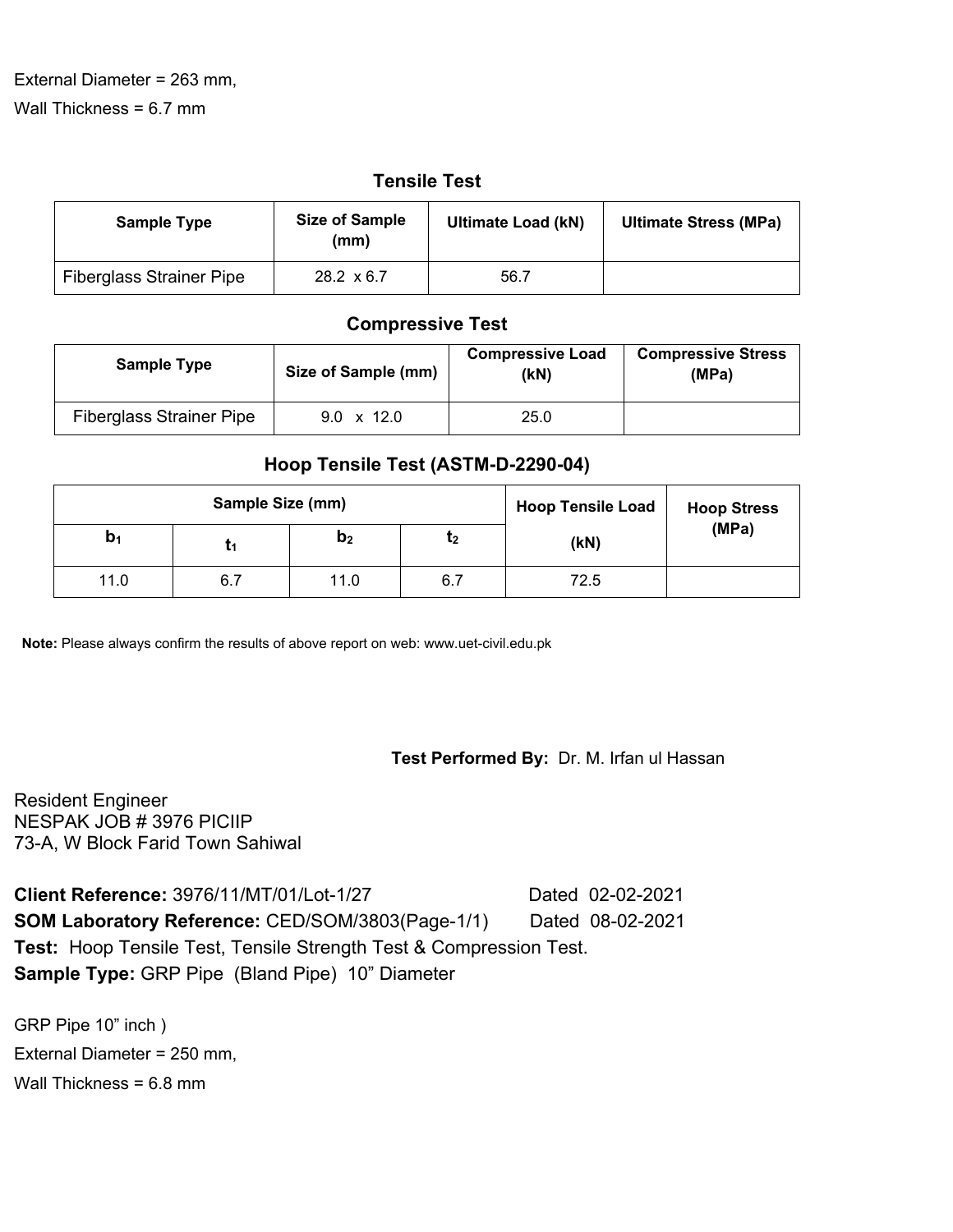# **Tensile Test**

| <b>Sample Type</b>    | Size of Sample (mm) | <b>Ultimate Load (kN)</b> | <b>Ultimate Stress (MPa)</b> |
|-----------------------|---------------------|---------------------------|------------------------------|
| Fiberglass Blind Pipe | $28.5 \times 6.5$   | 54.7                      | 295.27                       |

# **Compressive Test**

| <b>Sample Type</b>           | Size of Sample (mm) |      | <b>Compressive Stress</b><br>(MPa) |
|------------------------------|---------------------|------|------------------------------------|
| <b>Fiberglass Blind Pipe</b> | 13.2 $\times$ 10.5  | 30.0 | 216.45                             |

# **Hoop Tensile Test (ASTM-D-2290-04)**

| Sample Size (mm) |     |                | <b>Hoop Tensile Load</b> | <b>Hoop Stress</b> |        |
|------------------|-----|----------------|--------------------------|--------------------|--------|
| $D_1$            |     | b <sub>2</sub> | ι2                       | (kN)               | (MPa)  |
| 10.8             | 6.5 | 10.5           | 6.5                      | 72.5               | 516.38 |

 **Note:** Please always confirm the results of above report on web: www.uet-civil.edu.pk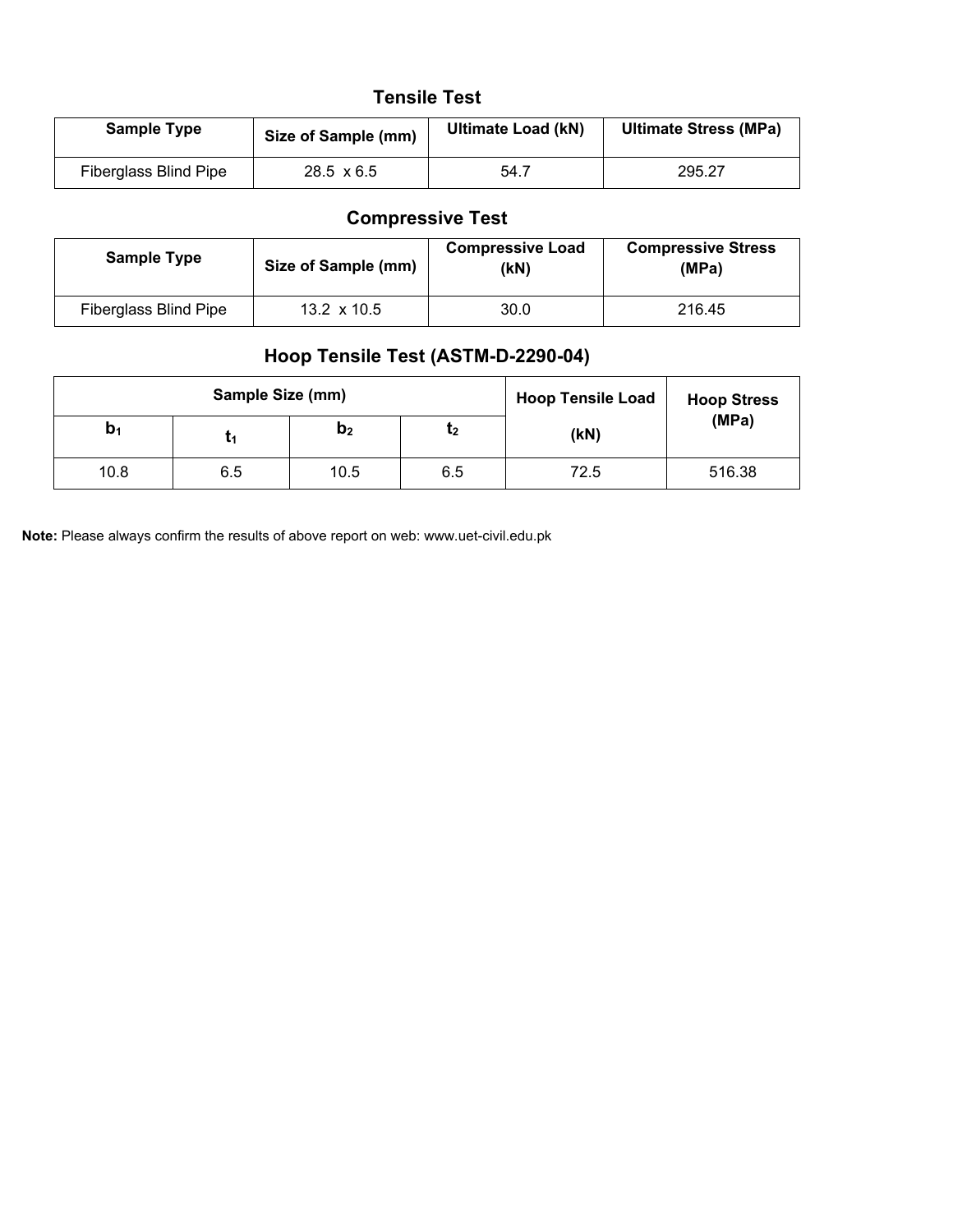Resident Engineer NESPAK JOB # 3976 PICIIP 73-A, W Block Farid Town Sahiwal

**Client Reference:** 3976/11/MT/01/Lot-1/27 Dated 02-02-2021 **SOM Laboratory Reference:** CED/SOM/3803(Page-2/2) Dated 08-02-2021 **Test:** Hoop Tensile Test, Tensile Strength Test & Compression Test. **Sample Type:** GRP Pipe (Strainer Pipe) 10" Diameter

GRP Pipe 10" inch ) External Diameter = 263 mm, Wall Thickness = 6.7 mm

# **Tensile Test**

| <b>Sample Type</b>              | <b>Size of Sample</b><br>(mm) | <b>Ultimate Load (kN)</b> | <b>Ultimate Stress (MPa)</b> |
|---------------------------------|-------------------------------|---------------------------|------------------------------|
| <b>Fiberglass Strainer Pipe</b> | $28.2 \times 6.7$             | 56.7                      | 300.1                        |

## **Compressive Test**

| <b>Sample Type</b>              | Size of Sample (mm) | <b>Compressive Load</b><br>(kN) | <b>Compressive Stress</b><br>(MPa) |
|---------------------------------|---------------------|---------------------------------|------------------------------------|
| <b>Fiberglass Strainer Pipe</b> | $9.0 \times 12.0$   | 25.0                            | 231.48                             |

## **Hoop Tensile Test (ASTM-D-2290-04)**

|       | Sample Size (mm) |                |     | <b>Hoop Tensile Load</b> |        | <b>Hoop Stress</b> |
|-------|------------------|----------------|-----|--------------------------|--------|--------------------|
| $D_1$ |                  | b <sub>2</sub> | ι2  | (kN)                     | (MPa)  |                    |
| 11.0  | 6.7              | 11.0           | 6.7 | 72.5                     | 491.86 |                    |

 **Note:** Please always confirm the results of above report on web: www.uet-civil.edu.pk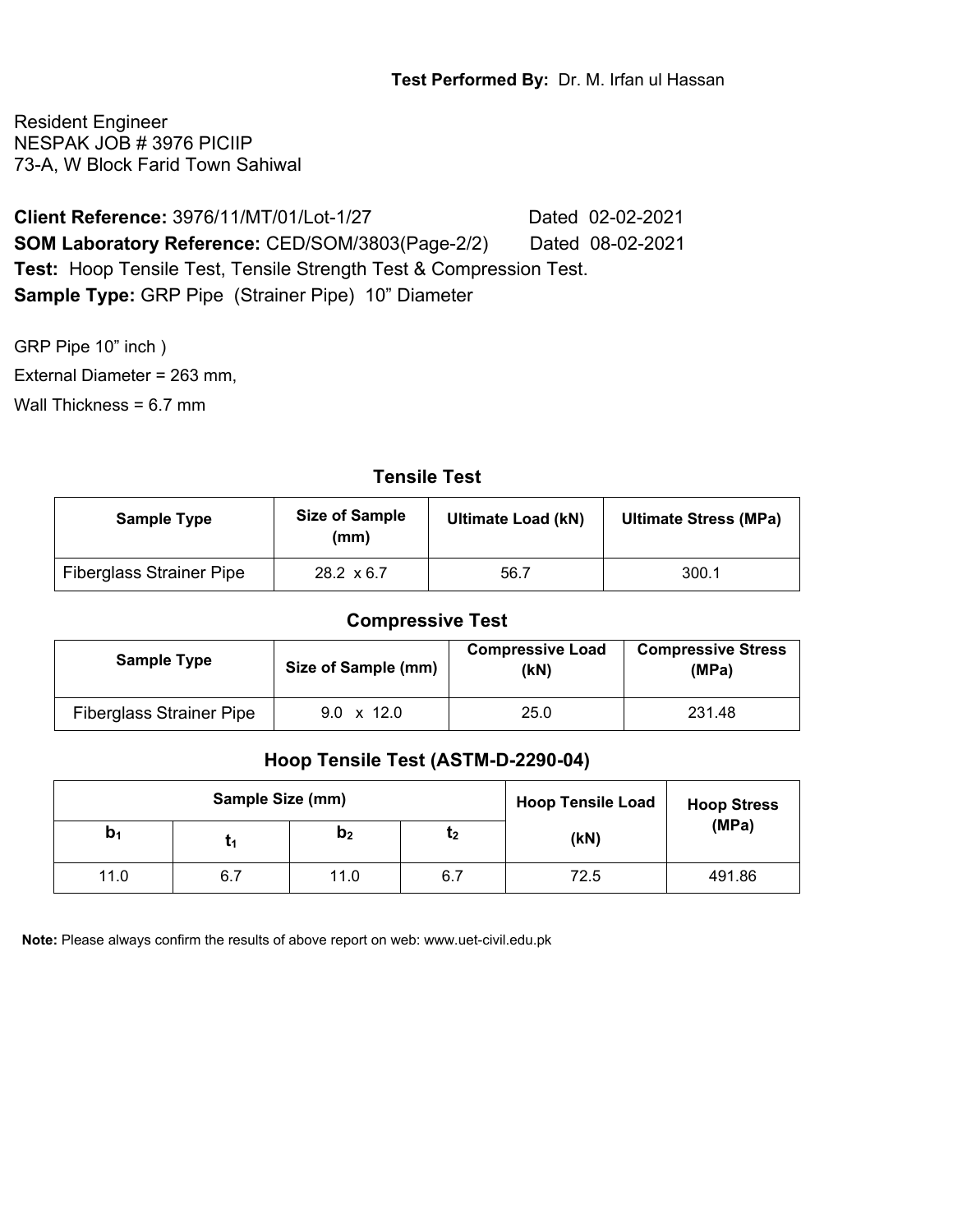**Test Performed by**: .S. Asad Ali Gillani

Ilam-ul-Din & Sons Lahore

**Client Reference No.: Nil Client Reference No.: Nil Dated: 08-02-2021** 

**SOM Lab Ref**: CED/SOM/3804 (Page 1/2) Dated: 08-02-2021

**Test Type:** Tensile Test

# **Sample Type:** Nut - Bolts (16mm Diameter)

Test Specification: ASTM – F-606

# **Tensile Test Results**

| <b>Sample</b><br>No. | <b>Sample Type</b>              | <b>Tested</b><br><b>Diameter of</b><br>Bolt (mm) | <b>Ultimate</b><br>Load<br>(kN) | <b>Ultimate</b><br><b>Tensile</b><br>Stress (MPa) | % Elongation |
|----------------------|---------------------------------|--------------------------------------------------|---------------------------------|---------------------------------------------------|--------------|
| $\blacktriangleleft$ | <b>Nut-Bolt - 8.8</b><br>(16mm) | 10.3                                             | 70.2                            | 842                                               | 10.0         |

**Note:** Please always confirm the results on web www.uet-civil.edu.pk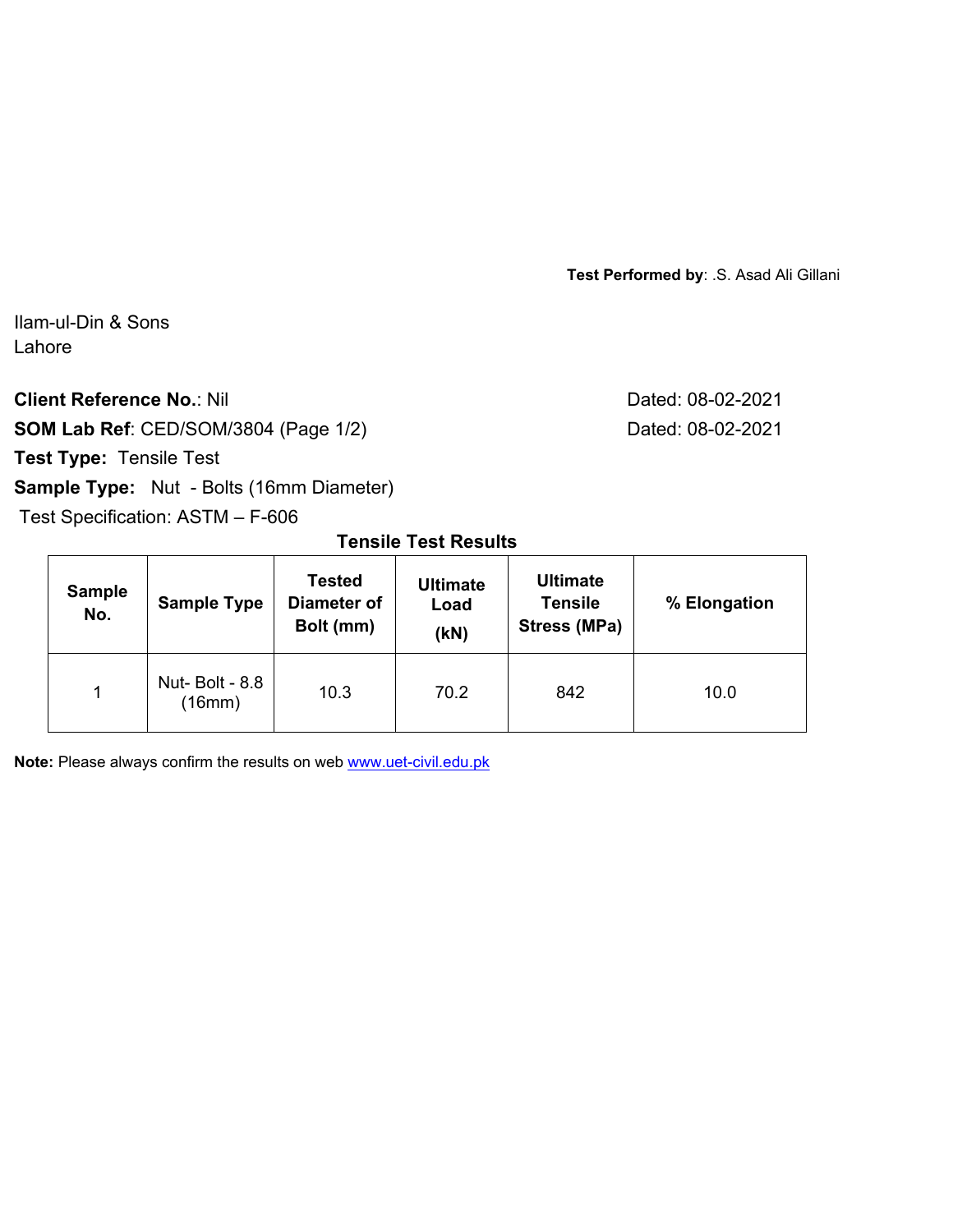**Test Performed by**: .S. Asad Ali Gillani

Ilam-ul-Din & Sons Lahore

**Client Reference No.: Nil Client Reference No.: Nil Dated: 08-02-2021 SOM Lab Ref**: CED/SOM/3804 (Page 2/2) Dated: 08-02-2021

**Sample Type:** Nut - Bolts (16mm) **Test Type:** Hardness Test

## **Hardness Test Details:**

**Machine used: Avery Rockwell Hardness Testing Machine** (Minor Load: 10 Kgf Major Load: 140.0 kgf Scale: C)

# **Hardness Test Results**

| Sample No. | <b>Sample Type</b> | <b>Hardness</b>  |
|------------|--------------------|------------------|
|            | Bolt 16mm          | $HR - 15.17 - C$ |
|            | Nut 16mm           | $HR - 10.83 - C$ |

**Note:** Please always confirm the results on web www.uet-civil.edu.pk